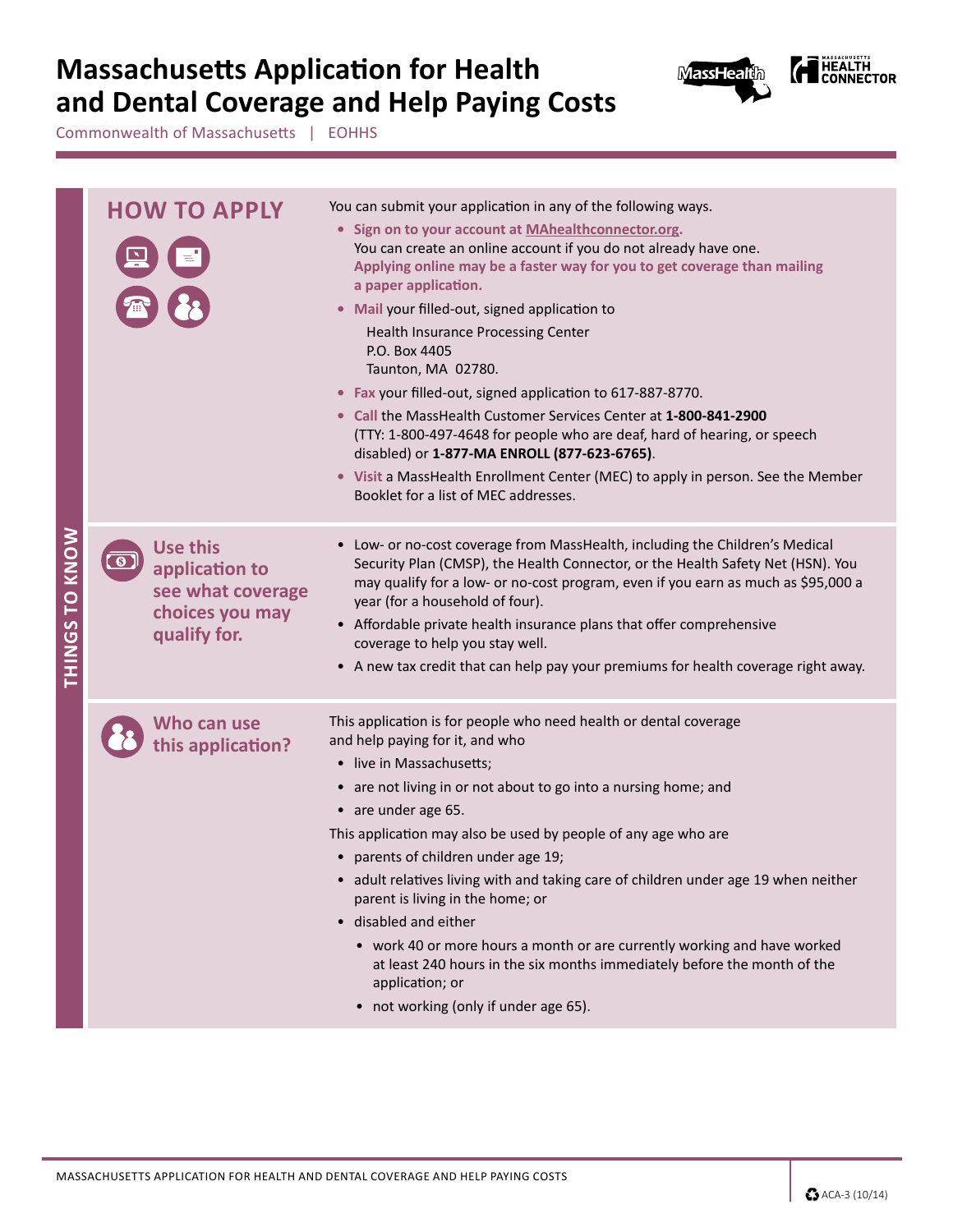| THINGS TO KNOW | Who can use<br>this application?<br>(cont.) | If this application is not for you, call the MassHealth Customer Services Center at<br>1-800-841-2900 (TTY: 1-800-497-4648 for people who are deaf, hard of hearing,<br>or speech disabled).<br>This application is available in Spanish. Please call the number above to request one.<br>Apply even if you or your child already has health coverage. You could qualify for<br>lower-cost or no-cost coverage. Apply even if you or your child already has coverage<br>through the Health Connector or MassHealth. We need to know about all members of<br>your household to make a decision on your eligibility.<br>If someone is helping you fill out this application, you may need to fill out a separate<br>form that gives that person permission to act on your behalf. See Supplement C:<br>Authorized Representative Designation Form on page 19. |  |  |  |  |
|----------------|---------------------------------------------|-------------------------------------------------------------------------------------------------------------------------------------------------------------------------------------------------------------------------------------------------------------------------------------------------------------------------------------------------------------------------------------------------------------------------------------------------------------------------------------------------------------------------------------------------------------------------------------------------------------------------------------------------------------------------------------------------------------------------------------------------------------------------------------------------------------------------------------------------------------|--|--|--|--|
|                | What you may<br>need to apply               | • Social security numbers<br>• Document numbers for any legal immigrants who need coverage<br>• Employer and income information for everyone in your household (for example,<br>from paystubs, W-2 forms, or wage and tax statements)<br>• Policy numbers for any current health coverage<br>• Information about any job-related health insurance available to your household                                                                                                                                                                                                                                                                                                                                                                                                                                                                               |  |  |  |  |
|                | Why do we ask for<br>this information?      | • We ask about income and other information to let you know what coverage<br>you qualify for and if you can get any help paying for it. We will keep all the<br>information you provide private and secure, as required by law. To view the<br>Health Connector's Privacy Policy, go to MAhealthconnector.org. To view the<br>MassHealth Privacy Policy see the Member Booklet or go to www.mass.gov/<br>eohhs/gov/laws-regs/privacy-security/masshealth/member-information/notice-<br>of-privacy-practices.html.                                                                                                                                                                                                                                                                                                                                           |  |  |  |  |
|                | <b>What happens</b><br>iext i               | • You will get instructions on the next steps to complete your application. If you do<br>not hear from us, visit MAhealthconnector.org or call the MassHealth Customer<br>Services Center at 1-800-841-2900 (TTY: 1-800-497-4648 for people who are deaf,<br>hard of hearing, or speech disabled). Filling out this application does not mean<br>you have to buy health coverage.                                                                                                                                                                                                                                                                                                                                                                                                                                                                           |  |  |  |  |
|                | Get help with this<br>application           | Phone: please call the MassHealth Customer Services Center for help with this<br>application or if you need interpreter services.<br>The MassHealth Customer Services Center<br>1-800-841-2900 (TTY: 1-800-497-4648 for people who are deaf, hard of hearing,<br>or speech disabled)                                                                                                                                                                                                                                                                                                                                                                                                                                                                                                                                                                        |  |  |  |  |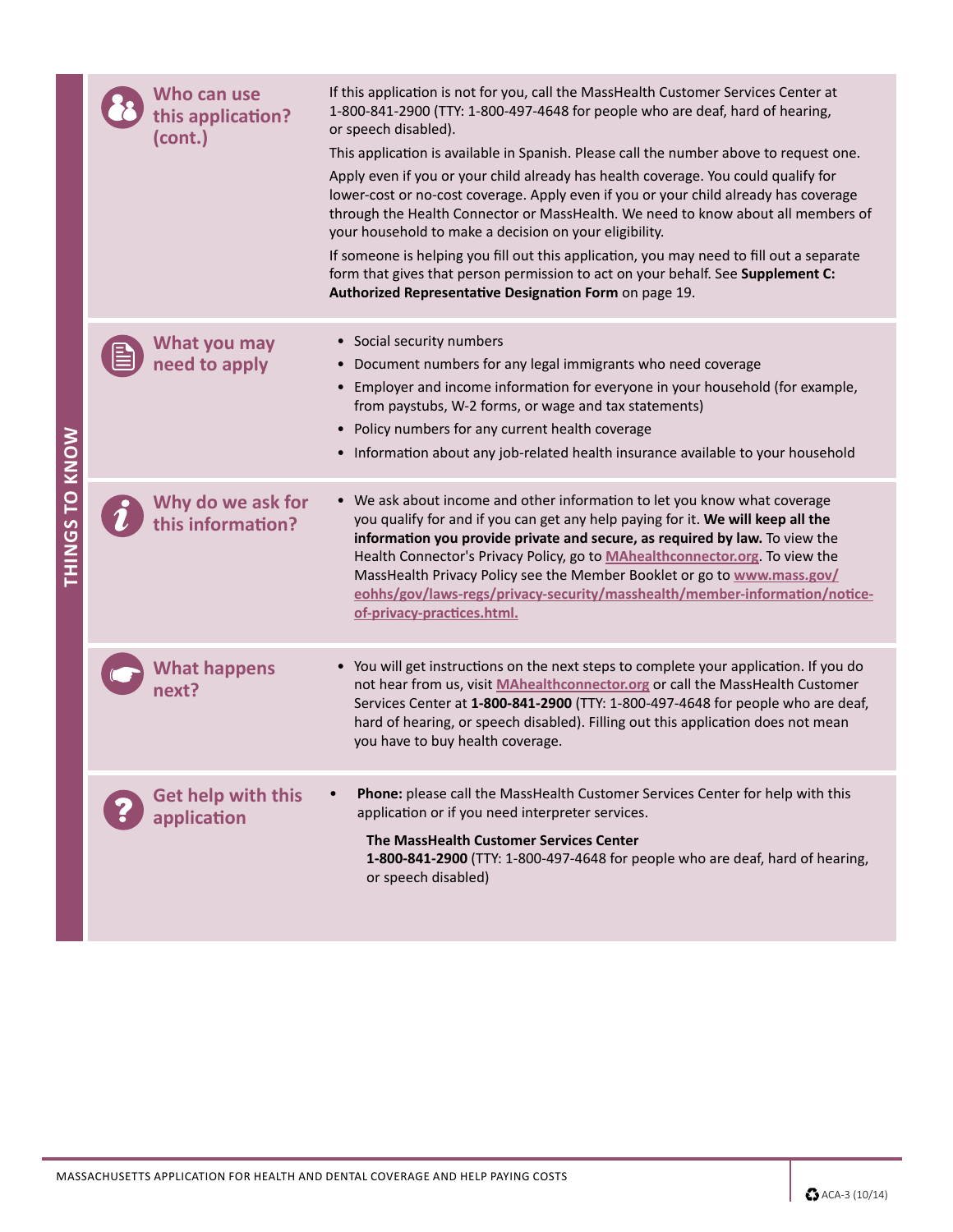## **Massachusetts Application for Health and Dental Coverage and Help Paying Costs**



Commonwealth of Massachusetts | EOHHS

## **STEP 1 Tell us about yourself.**

We need one adult in the household to be the contact person for your application.

1. First name, middle name, last name, and suffix

| 2. Home address                                                         |  | Check here if you are homeless. $\vert \ \vert$ |           |  |                                  |  | 3. Apartment or suite number |
|-------------------------------------------------------------------------|--|-------------------------------------------------|-----------|--|----------------------------------|--|------------------------------|
| 4. City                                                                 |  |                                                 | 5. State  |  | 6. ZIP code                      |  | 7. County                    |
| 8. Mailing address (if different from home address)                     |  |                                                 |           |  |                                  |  | 9. Apartment or suite number |
| 10. City                                                                |  |                                                 | 11. State |  | 12. ZIP code                     |  | 13. County                   |
| 14. Phone number                                                        |  | 15. Other telephone number                      |           |  |                                  |  |                              |
| 16. What is your preferred spoken or written language (if not English)? |  |                                                 |           |  | 17. What is your e-mail address? |  |                              |

## **STEP 2 Tell us about your household.**

#### **Who do you need to include on this application?**

Tell us about all the household members who live with you. If you file taxes, we need to know about everyone on your tax return. You do not need to file taxes to get MassHealth.

### **DO Include**

- yourself;
- your spouse;
- your children under 19;
- your unmarried partner who needs health coverage;
- your unmarried partner if you have children together who are under the age of 19;
- anyone your unmarried partner included on his or her tax return (even if they do not live with you), if you also include your unmarried partner;
- anyone you include on your tax return, even if they are over the age of 19 or do not live with you; and
- anyone else under 19 who you take care of and lives with you.

### **You DO NOT have to include**

- your unmarried partner who does not need health coverage, unless you have children together;
- your unmarried partner's children unless they live with you;
- your parents who live with you, but file their own tax return (if you are over 19); or
- other adult relatives who file their own tax return.

The amount of help or type of program you may qualify for depends on the number of people in your household and their incomes. This information helps us make sure everyone gets the coverage they may be eligible for.

#### **COMPLETE STEP 2 FOR EACH PERSON IN YOUR HOUSEHOLD.**

Start with yourself, then add other adults and children. If you have more than three people in your household, including yourself, you will need to make copies of the pages for Person 3 before you fill them out, and attach them to the application. Be sure to tell us how each person is related to each other person. We need this information to determine eligibility.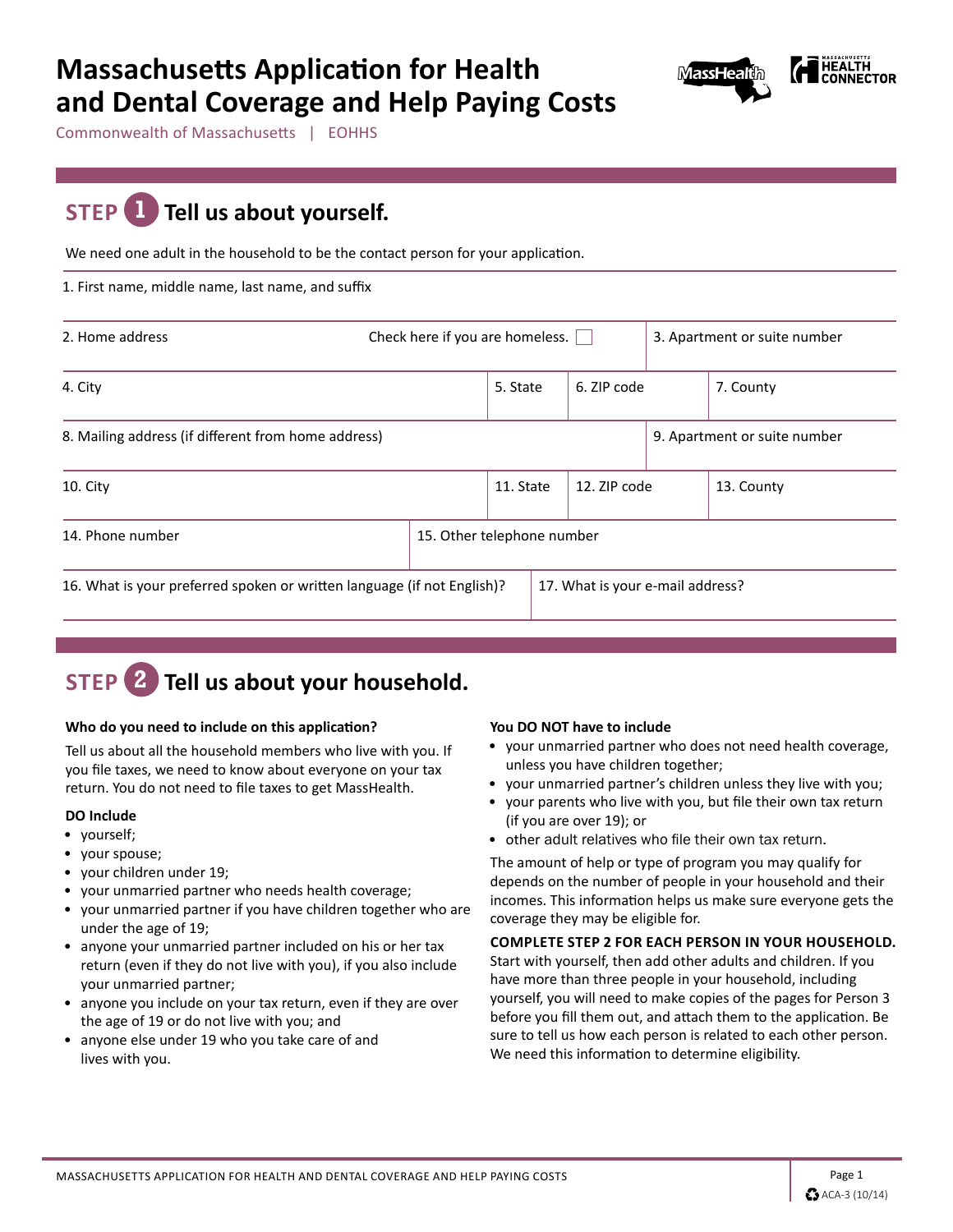## **STEP 2 Person 1 (Start with yourself.)**

Complete Step 2 for yourself and all additional household members who live with you, or anyone on your same federal income tax return if you file one. See page 1 for more information about who to include. If you do not file a tax return, remember to still add household members who live with you.

| 1. | First name, middle name, last name, and suffix                                                                                                                                                                                                                                                                                                                                                                                                                                                                                                                                                                               | 2. Relationship to you<br><b>SELF</b> |  |  |  |  |  |
|----|------------------------------------------------------------------------------------------------------------------------------------------------------------------------------------------------------------------------------------------------------------------------------------------------------------------------------------------------------------------------------------------------------------------------------------------------------------------------------------------------------------------------------------------------------------------------------------------------------------------------------|---------------------------------------|--|--|--|--|--|
| 3. | Date of birth (mm/dd/yyyy)                                                                                                                                                                                                                                                                                                                                                                                                                                                                                                                                                                                                   | Male<br>4. Sex<br>Female              |  |  |  |  |  |
| 5. | We need a social security number (SSN) for every person applying for health coverage who has one. An SSN is optional for<br>persons not applying for health coverage, but giving us an SSN can speed up the application process. We use SSNs to check<br>income and other information to see who is eligible for help with health coverage costs. If someone needs help getting an SSN,<br>call the Social Security Administration at 1-800-772-1213 (TTY: 1-800-325-0778 for people who are deaf, hard of hearing, or<br>speech disabled), or go to socialsecurity.gov. Please see the Member Booklet for more information. |                                       |  |  |  |  |  |
|    | Do you have a social security number (SSN)?<br>  Yes<br>∣No                                                                                                                                                                                                                                                                                                                                                                                                                                                                                                                                                                  |                                       |  |  |  |  |  |
|    | If yes, give us the number (optional if not applying)                                                                                                                                                                                                                                                                                                                                                                                                                                                                                                                                                                        |                                       |  |  |  |  |  |
|    | If no, check one of the reasons below.                                                                                                                                                                                                                                                                                                                                                                                                                                                                                                                                                                                       |                                       |  |  |  |  |  |
|    | Religious exception<br>Just applied<br>Noncitizen exception                                                                                                                                                                                                                                                                                                                                                                                                                                                                                                                                                                  |                                       |  |  |  |  |  |
| 6. | Are you applying for health or dental coverage for YOURSELF? (Even if you have coverage, there might be a program with<br>better coverage or lower costs.)                                                                                                                                                                                                                                                                                                                                                                                                                                                                   |                                       |  |  |  |  |  |
|    | Yes. If yes, answer all the questions below. $\Box$<br>No. If no, go to Current Job and Income Information on page 4.                                                                                                                                                                                                                                                                                                                                                                                                                                                                                                        |                                       |  |  |  |  |  |
| 7. | Are you a Massachusetts resident?<br>No<br>Yes                                                                                                                                                                                                                                                                                                                                                                                                                                                                                                                                                                               |                                       |  |  |  |  |  |
|    | a. Do you intend to reside in Massachusetts, even if you do not have a fixed address?<br>Yes<br>No                                                                                                                                                                                                                                                                                                                                                                                                                                                                                                                           |                                       |  |  |  |  |  |
|    | b. Are you temporarily living outside Massachusetts? $\Box$ Yes<br>No                                                                                                                                                                                                                                                                                                                                                                                                                                                                                                                                                        |                                       |  |  |  |  |  |
| 8. | Do you plan to file a federal income tax return NEXT YEAR? You can still apply for health coverage even if you did not<br>file a federal income tax return. However, you must file a tax return to get help paying for coverage through a tax credit<br>or ConnectorCare plan.                                                                                                                                                                                                                                                                                                                                               |                                       |  |  |  |  |  |
|    | Yes. If yes, please answer questions $a-c$ . No. If no, skip to question c.                                                                                                                                                                                                                                                                                                                                                                                                                                                                                                                                                  |                                       |  |  |  |  |  |
|    | a. Will you file jointly with a spouse? $\Box$ Yes $\Box$ No You must file a joint federal tax return next year to get a tax<br>credit or ConnectorCare plan. If you are a victim of domestic violence or are an abandoned spouse, you should<br>indicate that you file taxes as "single" in order to be considered for a tax credit. You will only need to include<br>yourself and any dependents on this application.                                                                                                                                                                                                      |                                       |  |  |  |  |  |
|    | If yes, list name of spouse.                                                                                                                                                                                                                                                                                                                                                                                                                                                                                                                                                                                                 |                                       |  |  |  |  |  |
|    | b. Will you claim any dependents on your tax return? $\Box$ Yes $\Box$ No You must claim a personal exemption deduction on<br>your 2015 federal income tax return for any individual listed on this application as a dependent who is enrolled in coverage<br>through the Health Connector and whose premium for coverage is paid in whole or in part by advance payments.                                                                                                                                                                                                                                                   |                                       |  |  |  |  |  |
|    | <b>If yes, list name(s) of dependents.</b>                                                                                                                                                                                                                                                                                                                                                                                                                                                                                                                                                                                   |                                       |  |  |  |  |  |
|    | Will you be claimed as a dependent on someone's tax return?   Yes   No If you are claimed by someone else as a<br>c.<br>dependent on their 2015 federal income tax return, this may affect your ability to receive a premium tax credit.                                                                                                                                                                                                                                                                                                                                                                                     |                                       |  |  |  |  |  |
|    |                                                                                                                                                                                                                                                                                                                                                                                                                                                                                                                                                                                                                              |                                       |  |  |  |  |  |
|    |                                                                                                                                                                                                                                                                                                                                                                                                                                                                                                                                                                                                                              |                                       |  |  |  |  |  |
| 9. | Are you a U.S. citizen or U.S. national?<br>Yes     No                                                                                                                                                                                                                                                                                                                                                                                                                                                                                                                                                                       |                                       |  |  |  |  |  |
|    | If yes, are you a naturalized citizen? $\Box$ Yes $\Box$<br>No                                                                                                                                                                                                                                                                                                                                                                                                                                                                                                                                                               |                                       |  |  |  |  |  |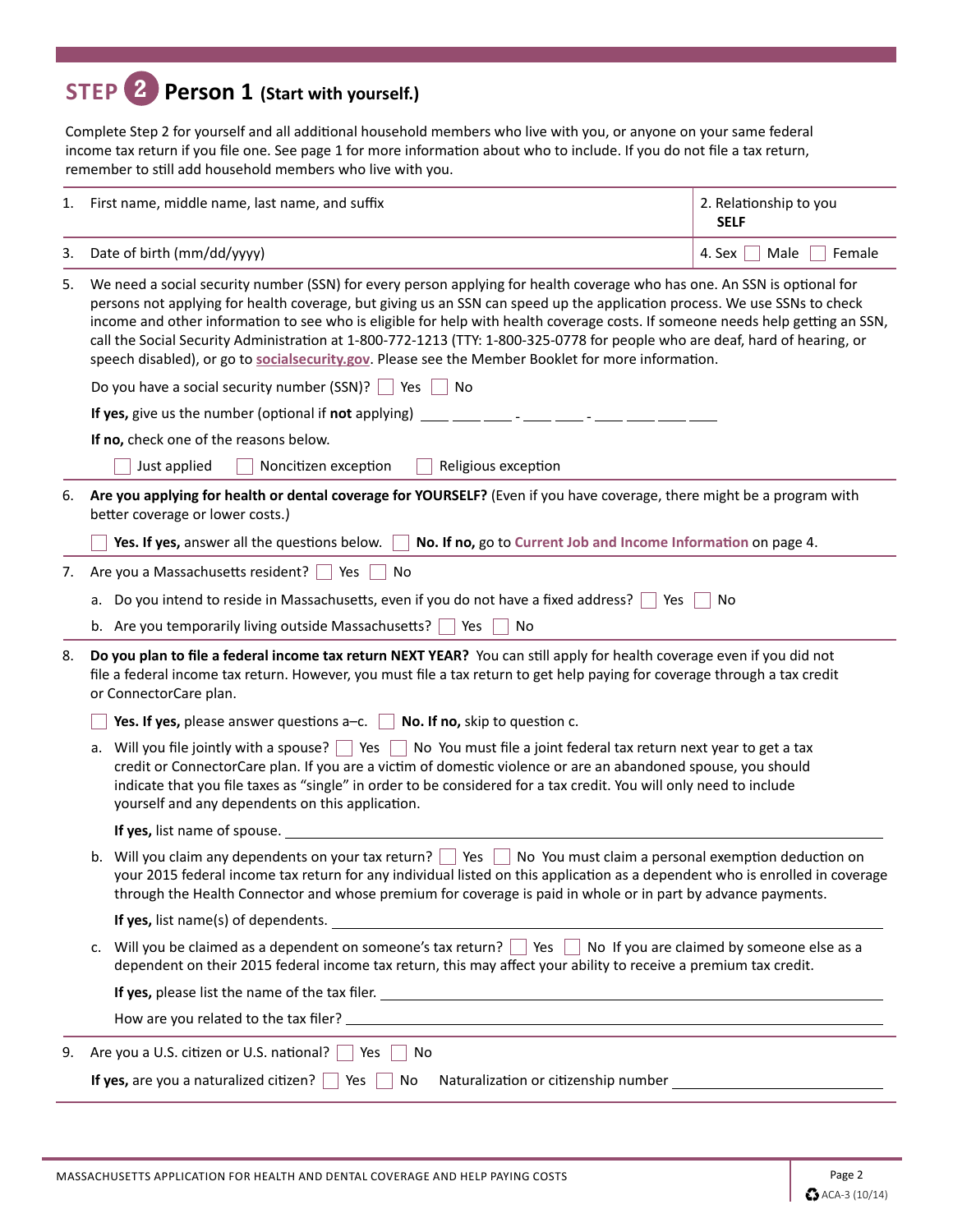# **STEP 2 Person 1 (cont.)**

| 10. If you are a noncitizen do you have an eligible immigration status? (See the Member Booklet or MAhealthconnector.org for<br>more information.) $\Box$ Yes<br>$No$    <br>No response |                                                                                                                 |                                                                                                                                                                                                                                                       |  |  |  |  |  |
|------------------------------------------------------------------------------------------------------------------------------------------------------------------------------------------|-----------------------------------------------------------------------------------------------------------------|-------------------------------------------------------------------------------------------------------------------------------------------------------------------------------------------------------------------------------------------------------|--|--|--|--|--|
| the Children's Medical Security Plan (CMSP), or the Health Safety Net (HSN).                                                                                                             |                                                                                                                 | If no or no response, you may get only one or more of the following: MassHealth Standard (if pregnant), MassHealth Limited,                                                                                                                           |  |  |  |  |  |
|                                                                                                                                                                                          | a. If yes, do you have an immigration document? $\Box$ Yes [<br><b>No</b>                                       |                                                                                                                                                                                                                                                       |  |  |  |  |  |
|                                                                                                                                                                                          |                                                                                                                 | We will try to prove your immigration status. Please list all the immigration statuses and/or conditions that have applied to<br>you since you entered the U.S. See the Member Booklet for more information about immigration statuses and documents. |  |  |  |  |  |
|                                                                                                                                                                                          |                                                                                                                 |                                                                                                                                                                                                                                                       |  |  |  |  |  |
|                                                                                                                                                                                          |                                                                                                                 |                                                                                                                                                                                                                                                       |  |  |  |  |  |
|                                                                                                                                                                                          |                                                                                                                 |                                                                                                                                                                                                                                                       |  |  |  |  |  |
|                                                                                                                                                                                          | * For battered persons, the status award date is the date the petition was approved as properly filed.          |                                                                                                                                                                                                                                                       |  |  |  |  |  |
| b. Have you lived in the U.S. since August 22, 1996? $\Box$ Yes $\Box$ No                                                                                                                |                                                                                                                 |                                                                                                                                                                                                                                                       |  |  |  |  |  |
| c.<br>If no, what name did you use?                                                                                                                                                      | Did you use the same name on this application that you did to get your immigration status? $\Box$ Yes $\Box$ No |                                                                                                                                                                                                                                                       |  |  |  |  |  |
| First name, middle name, last name, and suffix                                                                                                                                           |                                                                                                                 |                                                                                                                                                                                                                                                       |  |  |  |  |  |
| d. Are you or your spouse or parent an honorably discharged veteran<br>or an active-duty member of the U.S. military?   Yes                                                              | No                                                                                                              |                                                                                                                                                                                                                                                       |  |  |  |  |  |
| 11. Do you live with at least one child under the age of 19, and are you the main person taking care of this child(ren)?                                                                 |                                                                                                                 |                                                                                                                                                                                                                                                       |  |  |  |  |  |
| Yes $\vert$ $\vert$                                                                                                                                                                      |                                                                                                                 |                                                                                                                                                                                                                                                       |  |  |  |  |  |
| for at least 12 months? If legally blind, answer yes. $\vert \vert$ Yes $\vert \vert$ No                                                                                                 |                                                                                                                 | 12. Do you have an injury, illness, or disability (including a disabling mental health condition) that has lasted or is expected to last                                                                                                              |  |  |  |  |  |
| 13. Do you have breast or cervical cancer? (Optional)   Yes<br>MassHealth has special coverage rules for people who need treatment for breast or cervical cancer.                        | No                                                                                                              |                                                                                                                                                                                                                                                       |  |  |  |  |  |
| 14. Are you HIV positive? (Optional)   Yes   No<br>MassHealth has special coverage rules for people who are HIV positive.                                                                |                                                                                                                 |                                                                                                                                                                                                                                                       |  |  |  |  |  |
| 15. Are you pregnant? Yes No                                                                                                                                                             |                                                                                                                 |                                                                                                                                                                                                                                                       |  |  |  |  |  |
| a. If yes, how many babies are expected during this pregnancy?                                                                                                                           |                                                                                                                 |                                                                                                                                                                                                                                                       |  |  |  |  |  |
| b. What is your expected due date?                                                                                                                                                       |                                                                                                                 |                                                                                                                                                                                                                                                       |  |  |  |  |  |
| 16. Were you ever in foster care?<br>Yes                                                                                                                                                 | No                                                                                                              |                                                                                                                                                                                                                                                       |  |  |  |  |  |
| 17. Race (optional-check all that apply.)                                                                                                                                                |                                                                                                                 |                                                                                                                                                                                                                                                       |  |  |  |  |  |
| Hispanic, Latino, or Spanish origin                                                                                                                                                      | Asian Indian                                                                                                    | Other Asian                                                                                                                                                                                                                                           |  |  |  |  |  |
| Cuban                                                                                                                                                                                    | <b>Black or African American</b>                                                                                | <b>Other Pacific Islander</b>                                                                                                                                                                                                                         |  |  |  |  |  |
| Mexican, Mexican-American,                                                                                                                                                               | Chinese                                                                                                         | Samoan                                                                                                                                                                                                                                                |  |  |  |  |  |
| or Chicano                                                                                                                                                                               | Filipino                                                                                                        | Vietnamese                                                                                                                                                                                                                                            |  |  |  |  |  |
| Puerto Rican                                                                                                                                                                             | Guamanian or Chamorro                                                                                           | White or Caucasian                                                                                                                                                                                                                                    |  |  |  |  |  |
| Other Hispanic/Latino/<br>Spanish                                                                                                                                                        | Japanese                                                                                                        | Other                                                                                                                                                                                                                                                 |  |  |  |  |  |
|                                                                                                                                                                                          | Korean                                                                                                          |                                                                                                                                                                                                                                                       |  |  |  |  |  |
| American Indian or Alaska Native                                                                                                                                                         | Native Hawaiian                                                                                                 |                                                                                                                                                                                                                                                       |  |  |  |  |  |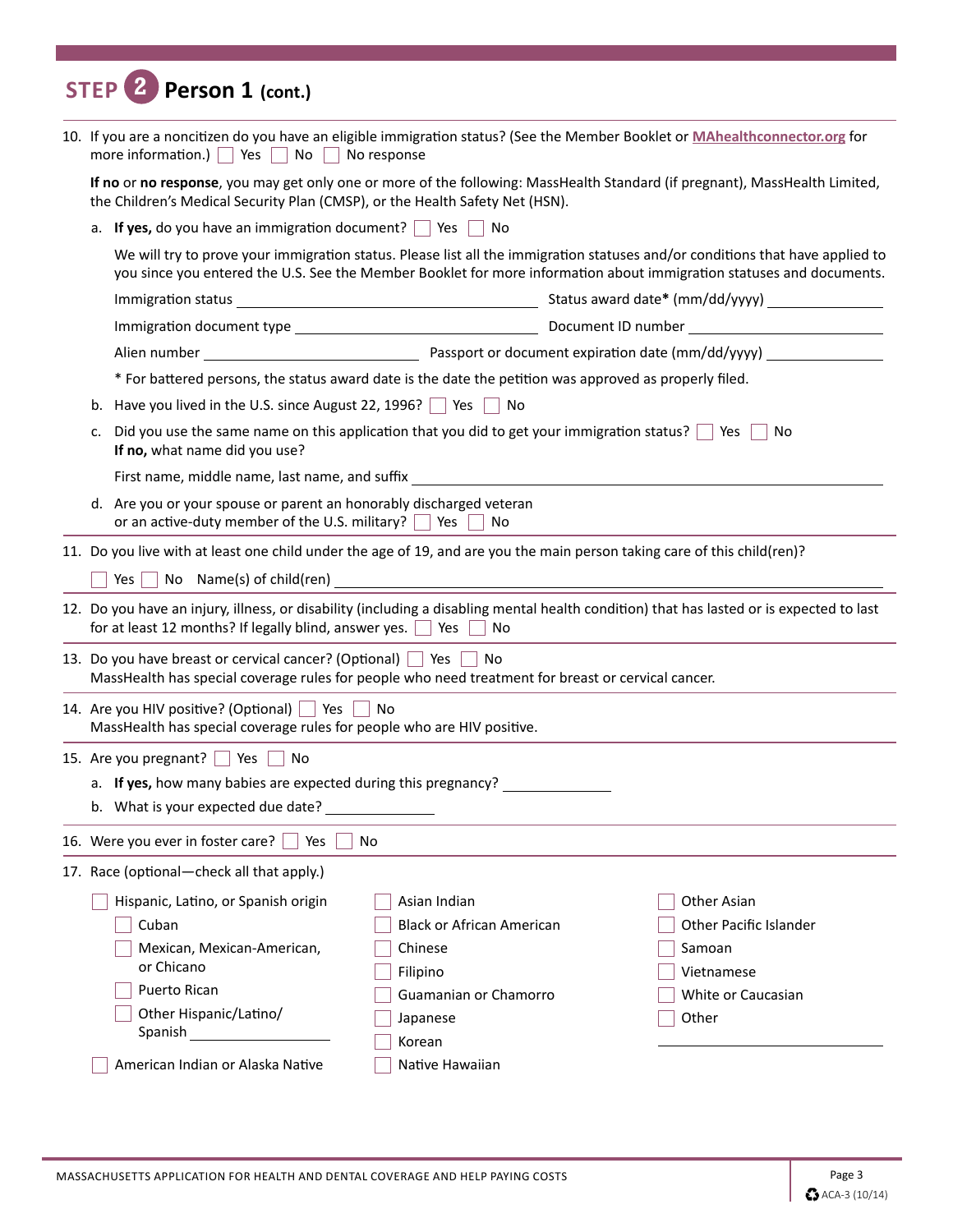| Person 1 (cont.)<br><b>STEP</b>                                                                                                                                                            |                                                           |                                                     |                                   |
|--------------------------------------------------------------------------------------------------------------------------------------------------------------------------------------------|-----------------------------------------------------------|-----------------------------------------------------|-----------------------------------|
| <b>Current Job and Income Information</b>                                                                                                                                                  |                                                           |                                                     |                                   |
| <b>Employed</b> (Go to question 18.)                                                                                                                                                       | Self-employed (Go to question 28.)                        |                                                     | Not employed (Go to question 29.) |
| <b>CURRENT JOB 1</b>                                                                                                                                                                       |                                                           |                                                     |                                   |
| 18. Employer name and address                                                                                                                                                              |                                                           |                                                     |                                   |
| 19. Wages/tips (before taxes)<br>Weekly                                                                                                                                                    | Every 2 weeks                                             | Twice a month<br>Monthly                            | Yearly \$                         |
| 20. Average number of hours worked each WEEK                                                                                                                                               |                                                           | 21. Is this job a sheltered workshop?               | Yes<br>No                         |
| 22. Are you seasonally employed?                                                                                                                                                           | Yes<br>No                                                 |                                                     |                                   |
| CURRENT JOB 2 If you have more jobs and need more space, attach another sheet of paper.                                                                                                    |                                                           |                                                     |                                   |
| 23. Employer name and address                                                                                                                                                              |                                                           |                                                     |                                   |
| 24. Wages/tips (before taxes)<br>Weekly                                                                                                                                                    | Every 2 weeks                                             | Twice a month<br>Monthly                            | Yearly \$                         |
| 25. Average number of hours worked each WEEK _                                                                                                                                             |                                                           | 26. Is this job a sheltered workshop?               | Yes<br>No                         |
| 27. Are you seasonally employed?                                                                                                                                                           | Yes  <br>No                                               |                                                     |                                   |
| 28. If self-employed, answer the following questions.                                                                                                                                      |                                                           |                                                     |                                   |
| a. Type of work                                                                                                                                                                            |                                                           |                                                     |                                   |
| b. How much net income (profits once business expenses are paid) will you get from this<br>self-employment this month? \$                                                                  |                                                           |                                                     |                                   |
| <b>OTHER INCOME</b>                                                                                                                                                                        |                                                           |                                                     |                                   |
| 29. Check all that apply, and give the amount and how often you get it. NOTE: You do not need to tell us about child support,<br>veteran's payment, or Supplemental Security Income (SSI). |                                                           |                                                     |                                   |
| None                                                                                                                                                                                       |                                                           |                                                     |                                   |
| Social security benefits                                                                                                                                                                   | $\frac{1}{2}$                                             | How often? <u>_________________________________</u> |                                   |
| Unemployment                                                                                                                                                                               | $\mathsf{S} \hspace{0.03in} \underbrace{\hspace{0.03in}}$ | How often? ______________________                   |                                   |
| Retirement                                                                                                                                                                                 |                                                           |                                                     |                                   |
| Capital gains                                                                                                                                                                              |                                                           |                                                     |                                   |
| Investment income                                                                                                                                                                          | $\frac{1}{2}$                                             | How often? ______________________                   |                                   |
| Net rental or royalty income                                                                                                                                                               |                                                           |                                                     |                                   |
| Net farming or fishing income<br>Alimony received                                                                                                                                          |                                                           | $$$ $$$ $$$                                         |                                   |
| Other income                                                                                                                                                                               |                                                           | $\text{\$}$ $\sim$ How often?                       | Type Type                         |
|                                                                                                                                                                                            |                                                           |                                                     |                                   |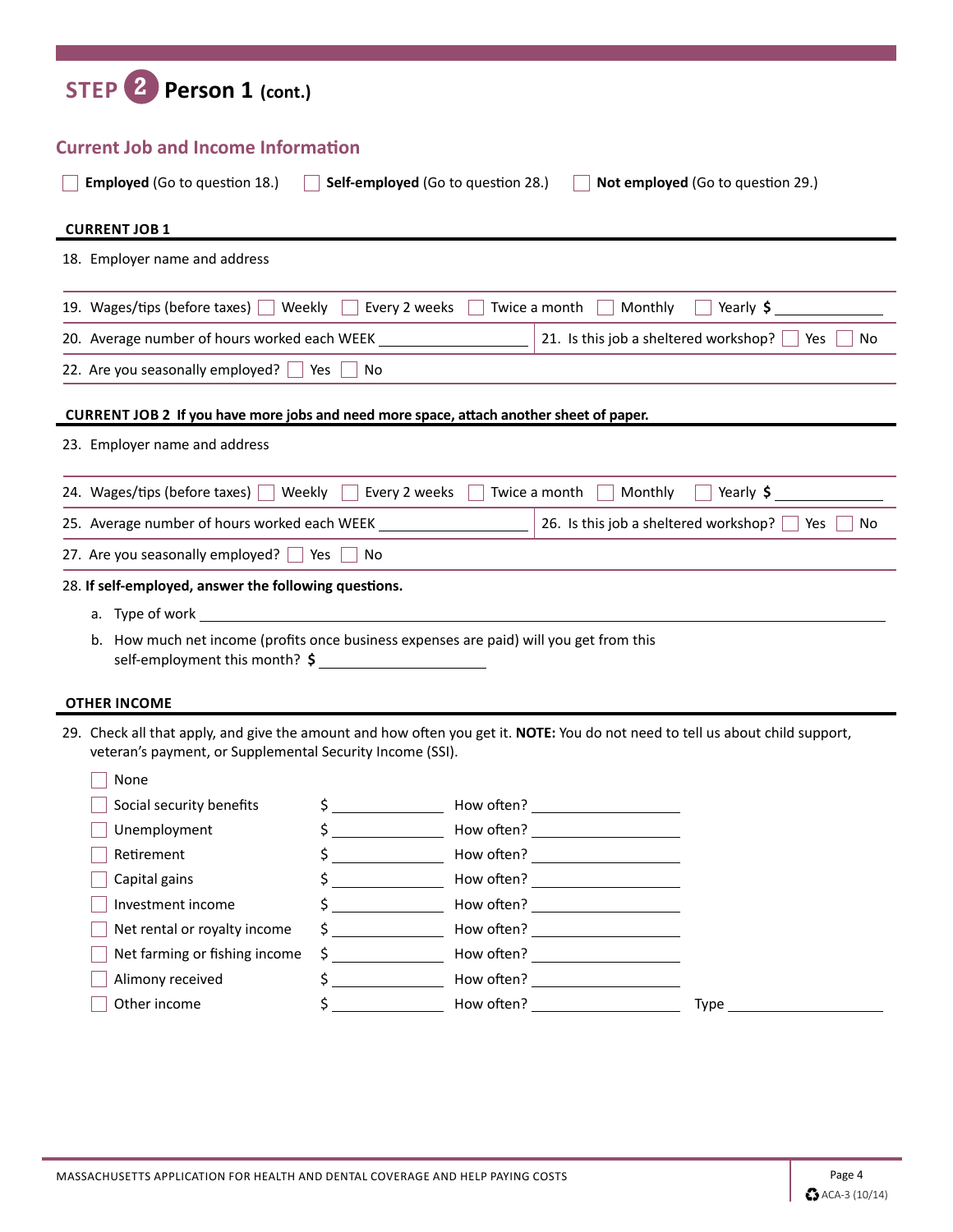| STEP 2 Person 1 (cont.)                                                                                                                                                                                                                                                                                                                                                                                                          |  |  |  |  |  |
|----------------------------------------------------------------------------------------------------------------------------------------------------------------------------------------------------------------------------------------------------------------------------------------------------------------------------------------------------------------------------------------------------------------------------------|--|--|--|--|--|
| <b>DEDUCTIONS</b>                                                                                                                                                                                                                                                                                                                                                                                                                |  |  |  |  |  |
| 30. Check all that apply, and give the amount and how often you get it.<br>If you pay for certain things that can be deducted on a federal income tax return, telling us about them could make the cost of<br>health coverage a little lower. NOTE: You should not include a cost that you already considered in your answers to net self-<br>employment income, net rental or royalty income, or net farming or fishing income. |  |  |  |  |  |
| Alimony paid \$ ________ How often? ___________ __ Student loan interest \$ _________ How often? ___________                                                                                                                                                                                                                                                                                                                     |  |  |  |  |  |
| Other tax deductions (such as business expenses, IRA contributions, contributions to taxable retirement income,<br>deductible part of self-employment tax, educator expenses, health savings account contributions (deduction), moving<br>expenses, penalty on early withdrawal of savings, self-employment health insurance, self-employment retirement plan,<br>and tuition and other school-related costs)                    |  |  |  |  |  |
|                                                                                                                                                                                                                                                                                                                                                                                                                                  |  |  |  |  |  |
| YEARLY INCOME                                                                                                                                                                                                                                                                                                                                                                                                                    |  |  |  |  |  |

31. Your total income this year 32. Your total income next year (if you think it will be different)

*THANKS! This is all we need to know about you. Go to Step 2 Person 2 to add another household member, if needed. Otherwise, go to Step 3 American Indian or Alaska Native (AI/AN) Household Member(s).*

## **STEP 2 Person 2**

Complete Step 2 for each additional person in your household who lives with you and for anyone on your same federal income tax return if you file one. See page 1 for more information about who to include. If you do not file a tax return, remember to still add household members who live with you.

| 1.                                                                                                                                                       | First name, middle name, last name, and suffix                                                                                                            |                | 2. Relationship to Person 1 |  |  |
|----------------------------------------------------------------------------------------------------------------------------------------------------------|-----------------------------------------------------------------------------------------------------------------------------------------------------------|----------------|-----------------------------|--|--|
|                                                                                                                                                          | Does this person live with Person 1?<br>Yes  <br>If no, list address.<br>No                                                                               |                |                             |  |  |
| 3.                                                                                                                                                       | Date of birth (mm/dd/yyyy)<br>4. Sex                                                                                                                      | Male<br>Female |                             |  |  |
| We need a social security number for every person applying for health coverage who has one. Please see<br>5.<br>the Member Booklet for more information. |                                                                                                                                                           |                |                             |  |  |
|                                                                                                                                                          | Does this person have a social security number (SSN)? $\vert \ \vert$<br>Yes<br>No.                                                                       |                |                             |  |  |
|                                                                                                                                                          | If yes, give us the number (optional if not applying)                                                                                                     |                |                             |  |  |
|                                                                                                                                                          | If no, check one of the reasons below.                                                                                                                    |                |                             |  |  |
|                                                                                                                                                          | Noncitizen exception<br>Just applied<br>Religious exception                                                                                               |                |                             |  |  |
| 6.                                                                                                                                                       | Is this person applying for health or dental coverage? Even if this person has coverage, there might be a program with<br>better coverage or lower costs. |                |                             |  |  |
|                                                                                                                                                          | Yes. If yes, answer all the questions below.                                                                                                              |                |                             |  |  |
|                                                                                                                                                          | No. If no, go to Current Job and Income Information on page 7.                                                                                            |                |                             |  |  |
| 7.                                                                                                                                                       | Is this person a Massachusetts resident? $\vert \cdot \vert$ Yes $\vert \cdot \vert$<br>No                                                                |                |                             |  |  |
|                                                                                                                                                          | Does this person intend to reside in Massachusetts, even if he or she does not have a fixed address?<br>a.                                                |                | Yes<br>No.                  |  |  |
|                                                                                                                                                          | Is this person temporarily living outside Massachusetts?  <br>Yes<br>b.                                                                                   | No             |                             |  |  |
|                                                                                                                                                          |                                                                                                                                                           |                |                             |  |  |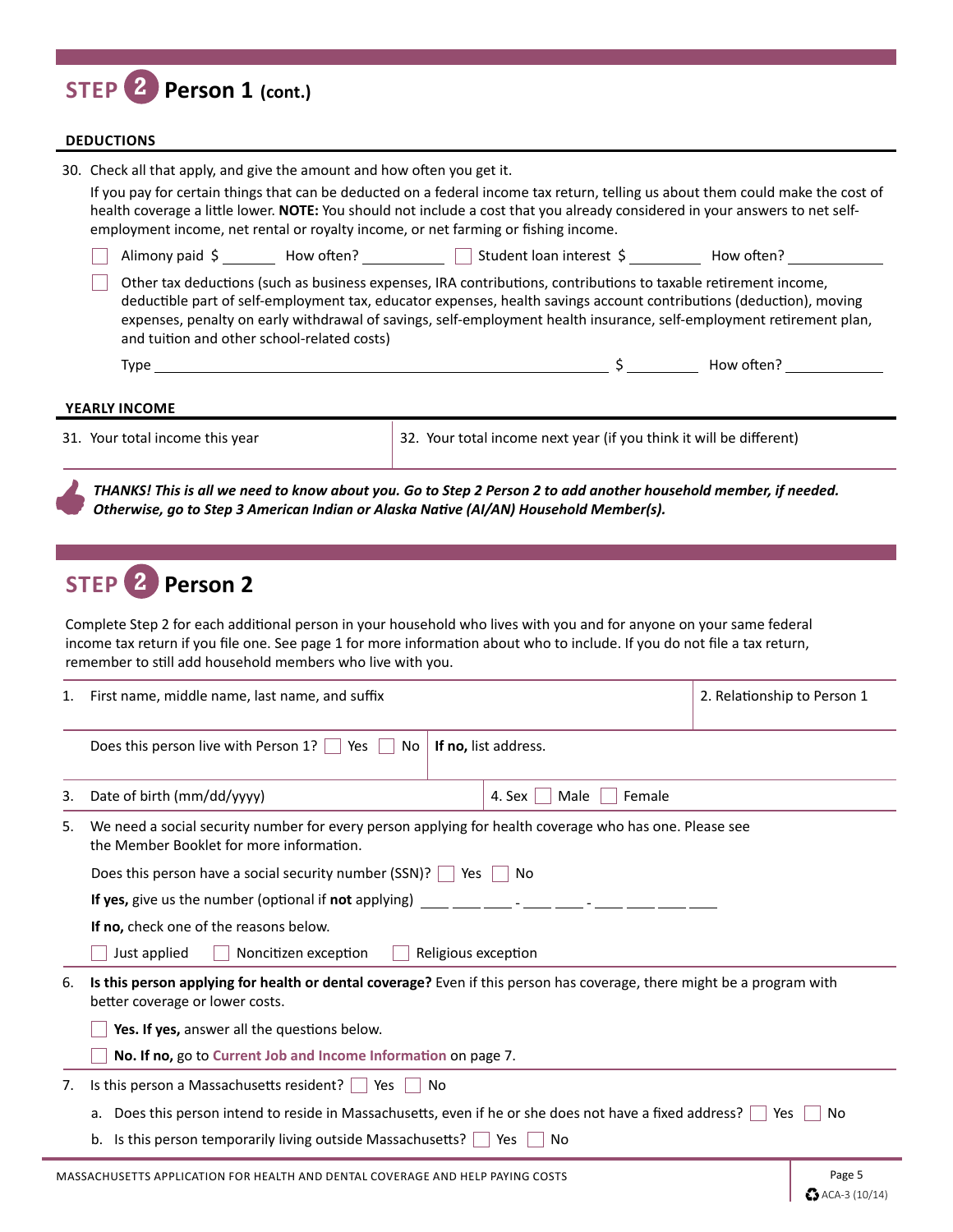|    |    | STEP 2 Person 2 (cont.)                                                                                                                                                                                                                                                                                                                                                                                                                                               |  |  |  |
|----|----|-----------------------------------------------------------------------------------------------------------------------------------------------------------------------------------------------------------------------------------------------------------------------------------------------------------------------------------------------------------------------------------------------------------------------------------------------------------------------|--|--|--|
| 8. |    | Does this person plan to file a federal income tax return NEXT YEAR? This person can still apply for health coverage<br>even if he or she does not file a federal income tax return. However, this person must file a tax return to get help<br>paying for coverage through a tax credit or ConnectorCare plan.                                                                                                                                                       |  |  |  |
|    |    | Yes. If yes, please answer questions $a-c$ . No. If no, skip to question c.                                                                                                                                                                                                                                                                                                                                                                                           |  |  |  |
|    |    | a. Will this person file jointly with a spouse? Similary No This person must file a joint federal tax return next year to get<br>a tax credit or ConnectorCare plan. If this person is a victim of domestic violence or is an abandoned spouse, this person<br>should indicate that he or she files taxes as "single" in order to be considered for a tax credit. This person will only need to<br>include himself or herself and any dependents on this application. |  |  |  |
|    |    | <b>If yes, list name of spouse.</b> The set of spouse of spouse and set of spouse of spouse of spouse and set of spouse of spouse and set of spouse of spouse and set of spouse and set of spouse and set of spouse and set of spou                                                                                                                                                                                                                                   |  |  |  |
|    |    | b. Will this person claim any dependents on his or her tax return? $\Box$ Yes $\Box$ No This person must claim a personal<br>exemption deduction on his or her 2015 federal income tax return for any individual listed on this application as a<br>dependent who is enrolled in coverage through the Health Connector and whose premium for coverage is paid in whole or<br>in part by advance payments.                                                             |  |  |  |
|    |    | If yes, list name(s) of dependents.                                                                                                                                                                                                                                                                                                                                                                                                                                   |  |  |  |
|    | c. | Will this person be claimed as a dependent on someone's tax return? $\Box$ Yes $\Box$ No If this person is claimed by someone<br>else as a dependent on their 2015 federal income tax return, this may affect his or her ability to receive a premium tax<br>credit.                                                                                                                                                                                                  |  |  |  |
|    |    | <b>If yes, please list the name of the tax filer.</b> The contract of the state of the state of the state of the tax filer.                                                                                                                                                                                                                                                                                                                                           |  |  |  |
|    |    | How is this person related to the tax filer? _                                                                                                                                                                                                                                                                                                                                                                                                                        |  |  |  |
| 9. |    | Is this person a U.S. citizen or U.S. national? $\Box$ Yes<br>No                                                                                                                                                                                                                                                                                                                                                                                                      |  |  |  |
|    |    | If yes, is this person a naturalized citizen? $\Box$ Yes $\Box$ No Naturalization or citizenship number $\Box$                                                                                                                                                                                                                                                                                                                                                        |  |  |  |
|    |    | 10. If this person is a noncitizen does this person have an eligible immigration status? (See the Member Booklet or<br>MAhealthconnector.org for more information.) Yes No No response                                                                                                                                                                                                                                                                                |  |  |  |
|    |    | If no or no response, this person may get only one or more of the following: MassHealth Standard (if pregnant), MassHealth<br>Limited, the Children's Medical Security Plan (CMSP), or the Health Safety Net (HSN).                                                                                                                                                                                                                                                   |  |  |  |
|    |    | a. If yes, does this person have an immigration document? $\Box$ Yes<br>No                                                                                                                                                                                                                                                                                                                                                                                            |  |  |  |
|    |    | We will try to prove immigration status for this person. Please list all the immigration statuses and/or conditions that have<br>applied to this person since he or she entered the U.S. See the Member Booklet for more information about immigration<br>statuses and documents.                                                                                                                                                                                     |  |  |  |
|    |    |                                                                                                                                                                                                                                                                                                                                                                                                                                                                       |  |  |  |
|    |    |                                                                                                                                                                                                                                                                                                                                                                                                                                                                       |  |  |  |
|    |    |                                                                                                                                                                                                                                                                                                                                                                                                                                                                       |  |  |  |
|    |    | * For battered persons, the status award date is the date the petition was approved as properly filed.                                                                                                                                                                                                                                                                                                                                                                |  |  |  |
|    |    | b. Has this person lived in the U.S. since August 22, 1996? $\Box$ Yes $\Box$ No                                                                                                                                                                                                                                                                                                                                                                                      |  |  |  |
|    | c. | Did this person use the same name on this application that this person did to get his or her immigration status? $\Box$ Yes<br>No<br>If no, what name did this person use?                                                                                                                                                                                                                                                                                            |  |  |  |
|    |    | First name, middle name, last name, and suffix __________________________________                                                                                                                                                                                                                                                                                                                                                                                     |  |  |  |
|    |    | d. Is this person or his or her spouse or parent an honorably discharged veteran<br>or an active-duty member of the U.S. military? $\Box$ Yes $\Box$ No                                                                                                                                                                                                                                                                                                               |  |  |  |
|    |    | 11. Does this person live with at least one child under the age of 19, and is this person the main person taking care of this child(ren)?                                                                                                                                                                                                                                                                                                                             |  |  |  |
|    |    |                                                                                                                                                                                                                                                                                                                                                                                                                                                                       |  |  |  |
|    |    | 12. Does this person have an injury, illness, or disability (including a disabling mental health condition) that has lasted or is                                                                                                                                                                                                                                                                                                                                     |  |  |  |
|    |    | expected to last for at least 12 months? If legally blind, answer yes.  <br>Yes    <br>No                                                                                                                                                                                                                                                                                                                                                                             |  |  |  |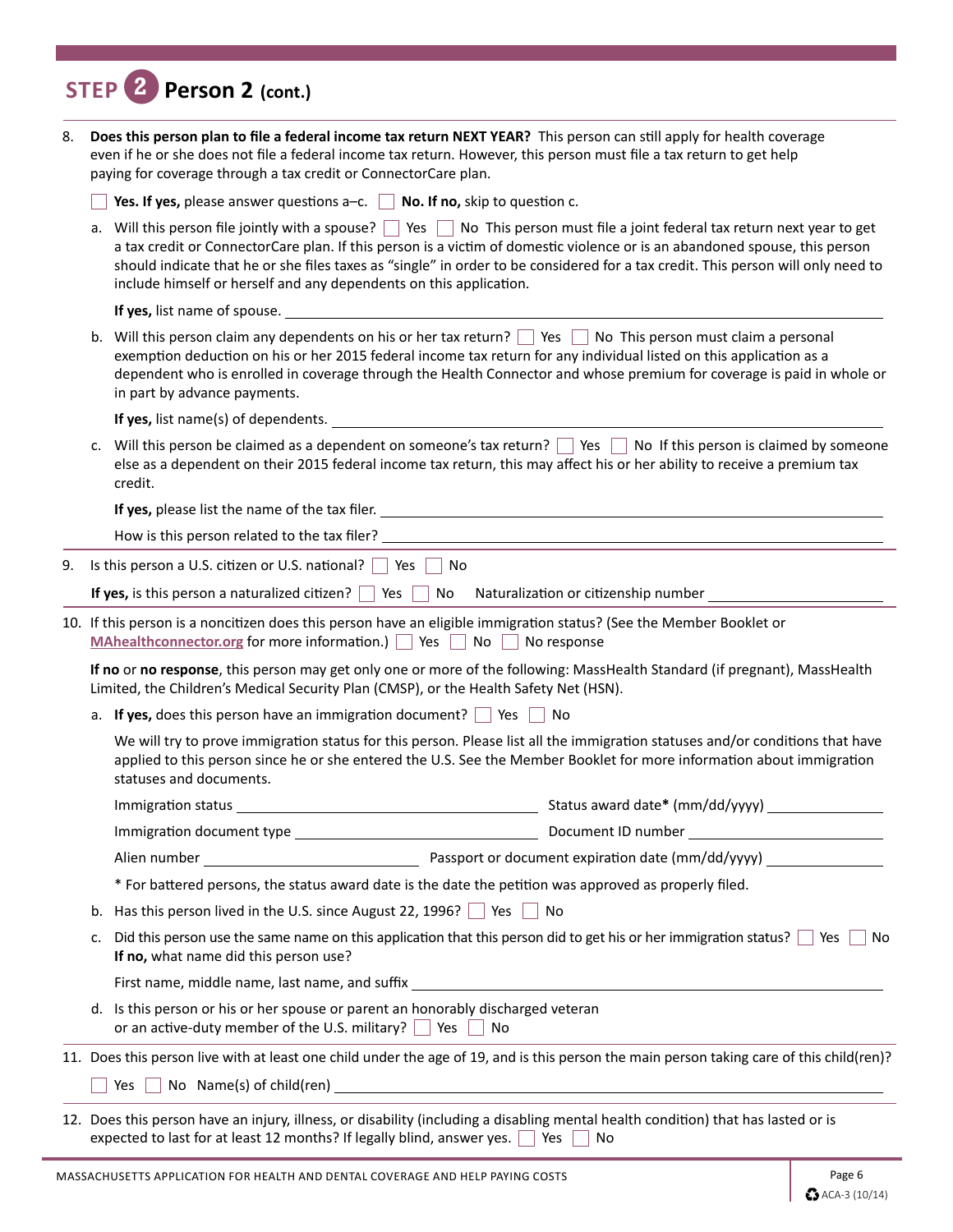| Person 2 (cont.)                                                                                                                                                                                                                                                                                                                                                                                                                                                                                                                                                              |                                                     |  |  |  |  |
|-------------------------------------------------------------------------------------------------------------------------------------------------------------------------------------------------------------------------------------------------------------------------------------------------------------------------------------------------------------------------------------------------------------------------------------------------------------------------------------------------------------------------------------------------------------------------------|-----------------------------------------------------|--|--|--|--|
| 13. Does this person have breast or cervical cancer? (Optional)   Yes<br>No<br>MassHealth has special coverage rules for people who need treatment for breast or cervical cancer.                                                                                                                                                                                                                                                                                                                                                                                             |                                                     |  |  |  |  |
| 14. Is this person HIV positive? (Optional) $\vert \vert$ Yes<br>No<br>MassHealth has special coverage rules for people who are HIV positive.                                                                                                                                                                                                                                                                                                                                                                                                                                 |                                                     |  |  |  |  |
| 15. Is this person pregnant?<br>No<br>Yes<br>a. If yes, how many babies are expected during this pregnancy?<br>b. What is this person's expected due date?                                                                                                                                                                                                                                                                                                                                                                                                                    |                                                     |  |  |  |  |
| 16. Was this person ever in foster care?<br>Yes<br>No                                                                                                                                                                                                                                                                                                                                                                                                                                                                                                                         |                                                     |  |  |  |  |
| 17. Race (optional-check all that apply.)                                                                                                                                                                                                                                                                                                                                                                                                                                                                                                                                     |                                                     |  |  |  |  |
| Hispanic, Latino, or Spanish origin<br>Asian Indian<br>Other Asian<br><b>Black or African American</b><br>Cuban<br>Mexican, Mexican-American,<br>Chinese<br>Samoan<br>or Chicano<br>Vietnamese<br>Filipino<br><b>Puerto Rican</b><br>Guamanian or Chamorro<br>Other Hispanic/Latino/<br>Other<br>Japanese<br>Spanish<br>Korean<br>American Indian or Alaska Native<br>Native Hawaiian<br><b>Current Job and Income Information</b><br><b>Employed</b> (Go to question 18.)<br>Self-employed (Go to question 28.)<br>Not employed (Go to question 29.)<br><b>CURRENT JOB 1</b> | <b>Other Pacific Islander</b><br>White or Caucasian |  |  |  |  |
| 18. Employer name and address                                                                                                                                                                                                                                                                                                                                                                                                                                                                                                                                                 |                                                     |  |  |  |  |
| 19. Wages/tips (before taxes)<br>Yearly \$<br>Weekly<br>Every 2 weeks<br>Twice a month<br>Monthly                                                                                                                                                                                                                                                                                                                                                                                                                                                                             |                                                     |  |  |  |  |
| 20. Average number of hours worked each WEEK<br>21. Is this job a sheltered workshop?                                                                                                                                                                                                                                                                                                                                                                                                                                                                                         | Yes<br>No                                           |  |  |  |  |
| 22. Is this person seasonally employed?<br>Yes<br>No                                                                                                                                                                                                                                                                                                                                                                                                                                                                                                                          |                                                     |  |  |  |  |
|                                                                                                                                                                                                                                                                                                                                                                                                                                                                                                                                                                               |                                                     |  |  |  |  |
| <b>CURRENT JOB 2</b> If this person has more jobs and needs more space, attach another sheet of paper.<br>23. Employer name and address                                                                                                                                                                                                                                                                                                                                                                                                                                       |                                                     |  |  |  |  |
| Every 2 weeks<br>Twice a month<br>24. Wages/tips (before taxes)<br>Weekly $\Box$<br>Monthly<br>Yearly \$                                                                                                                                                                                                                                                                                                                                                                                                                                                                      |                                                     |  |  |  |  |
| 26. Is this job a sheltered workshop?                                                                                                                                                                                                                                                                                                                                                                                                                                                                                                                                         |                                                     |  |  |  |  |
| 27. Is this person seasonally employed?<br>No<br>Yes                                                                                                                                                                                                                                                                                                                                                                                                                                                                                                                          | Yes<br>No                                           |  |  |  |  |
|                                                                                                                                                                                                                                                                                                                                                                                                                                                                                                                                                                               |                                                     |  |  |  |  |
|                                                                                                                                                                                                                                                                                                                                                                                                                                                                                                                                                                               |                                                     |  |  |  |  |
| 28. If this person is self-employed, answer the following questions.<br>a. Type of work                                                                                                                                                                                                                                                                                                                                                                                                                                                                                       |                                                     |  |  |  |  |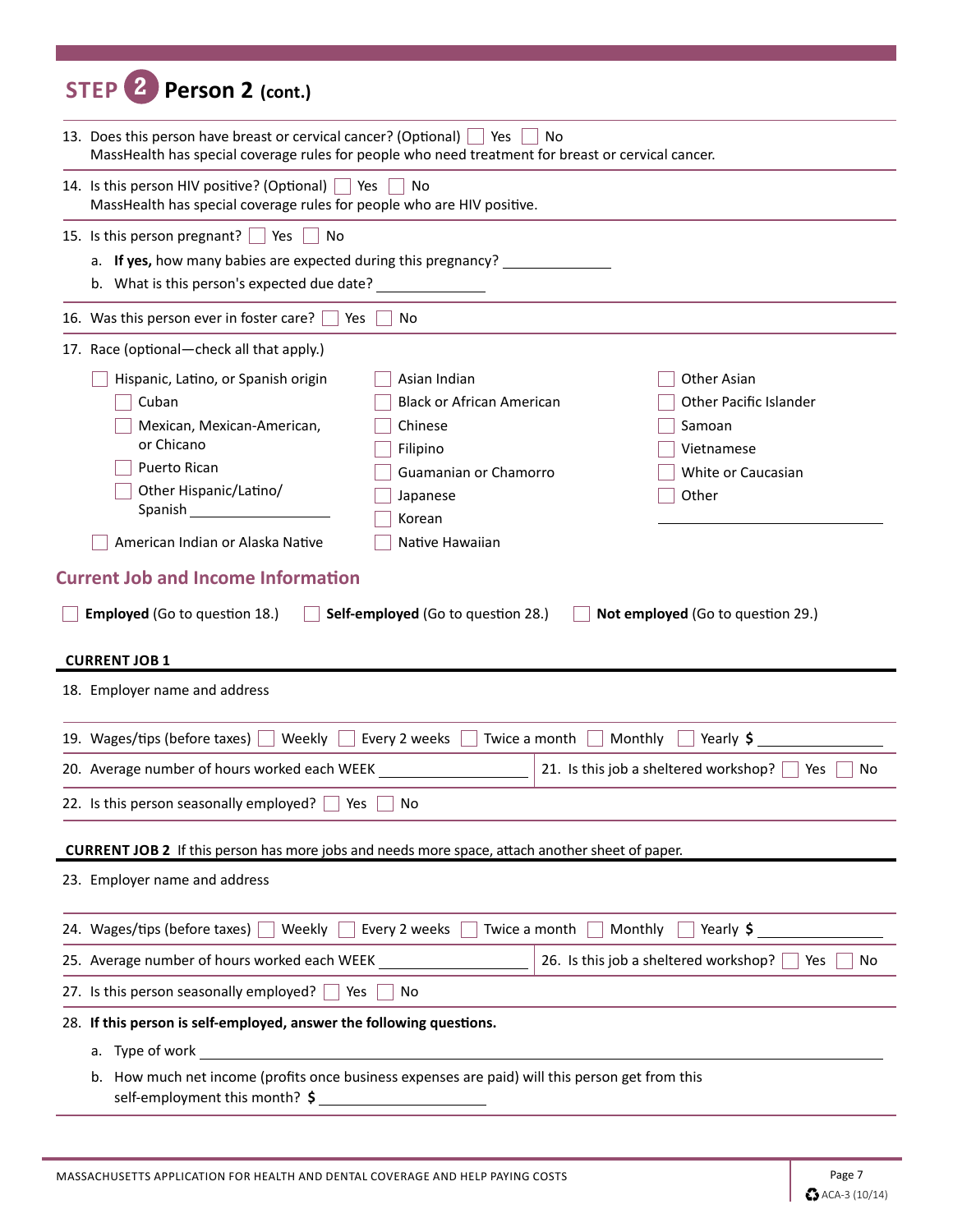## **STEP 2 Person 2 (cont.)**

#### **OTHER INCOME**

29. Check all that apply, and give the amount and how often this person gets it. **NOTE:** You do not need to tell us about child support, veteran's payment, or Supplemental Security Income (SSI).

| None                          |                               |                                                                                                                                                                                                                                |             |
|-------------------------------|-------------------------------|--------------------------------------------------------------------------------------------------------------------------------------------------------------------------------------------------------------------------------|-------------|
| Social security benefits      | $\mathsf{S}$ and $\mathsf{S}$ | How often?                                                                                                                                                                                                                     |             |
| Unemployment                  |                               | How often?                                                                                                                                                                                                                     |             |
| Retirement                    |                               | How often?                                                                                                                                                                                                                     |             |
| Capital gains                 |                               | How often?                                                                                                                                                                                                                     |             |
| Investment income             |                               | How often?                                                                                                                                                                                                                     |             |
| Net rental or royalty income  | $\mathsf{S}$ and $\mathsf{S}$ | How often?                                                                                                                                                                                                                     |             |
| Net farming or fishing income | $\mathsf{S}$ and $\mathsf{S}$ | How often? The control of the control of the control of the control of the control of the control of the control of the control of the control of the control of the control of the control of the control of the control of t |             |
| Alimony received              |                               | How often?                                                                                                                                                                                                                     |             |
| Other income                  |                               | How often?                                                                                                                                                                                                                     | <b>Type</b> |
|                               |                               |                                                                                                                                                                                                                                |             |

#### **DEDUCTIONS**

30. Check all that apply, and give the amount and how often this person gets it.

If this person pays for certain things that can be deducted on a federal income tax return, telling us about them could make the cost of health coverage a little lower. **NOTE:** You should not include a cost that you already considered in the answers to net self-employment income, net rental or royalty income, and net farming or fishing income for this person.

| Alimony paid \$                             | How often? | Student loan interest \$                                                                                                                                                                                                                                                                                                                                       | How often? |  |
|---------------------------------------------|------------|----------------------------------------------------------------------------------------------------------------------------------------------------------------------------------------------------------------------------------------------------------------------------------------------------------------------------------------------------------------|------------|--|
| and tuition and other school-related costs) |            | Other tax deductions (such as business expenses, IRA contributions, contributions to taxable retirement income,<br>deductible part of self-employment tax, educator expenses, health savings account contributions (deduction), moving<br>expenses, penalty on early withdrawal of savings, self-employment health insurance, self-employment retirement plan, |            |  |
| Type                                        |            |                                                                                                                                                                                                                                                                                                                                                                | How often? |  |
| YEARLY INCOME                               |            |                                                                                                                                                                                                                                                                                                                                                                |            |  |

31. Total income this year for this person 32. Total income next year for this person (if you think it will be different)

*THANKS! This is all we need to know about this person. Go to Step 2 Person 3 to add another household member, if needed. Otherwise, go to Step 3 American Indian or Alaska Native (AI/AN) Household Member(s).*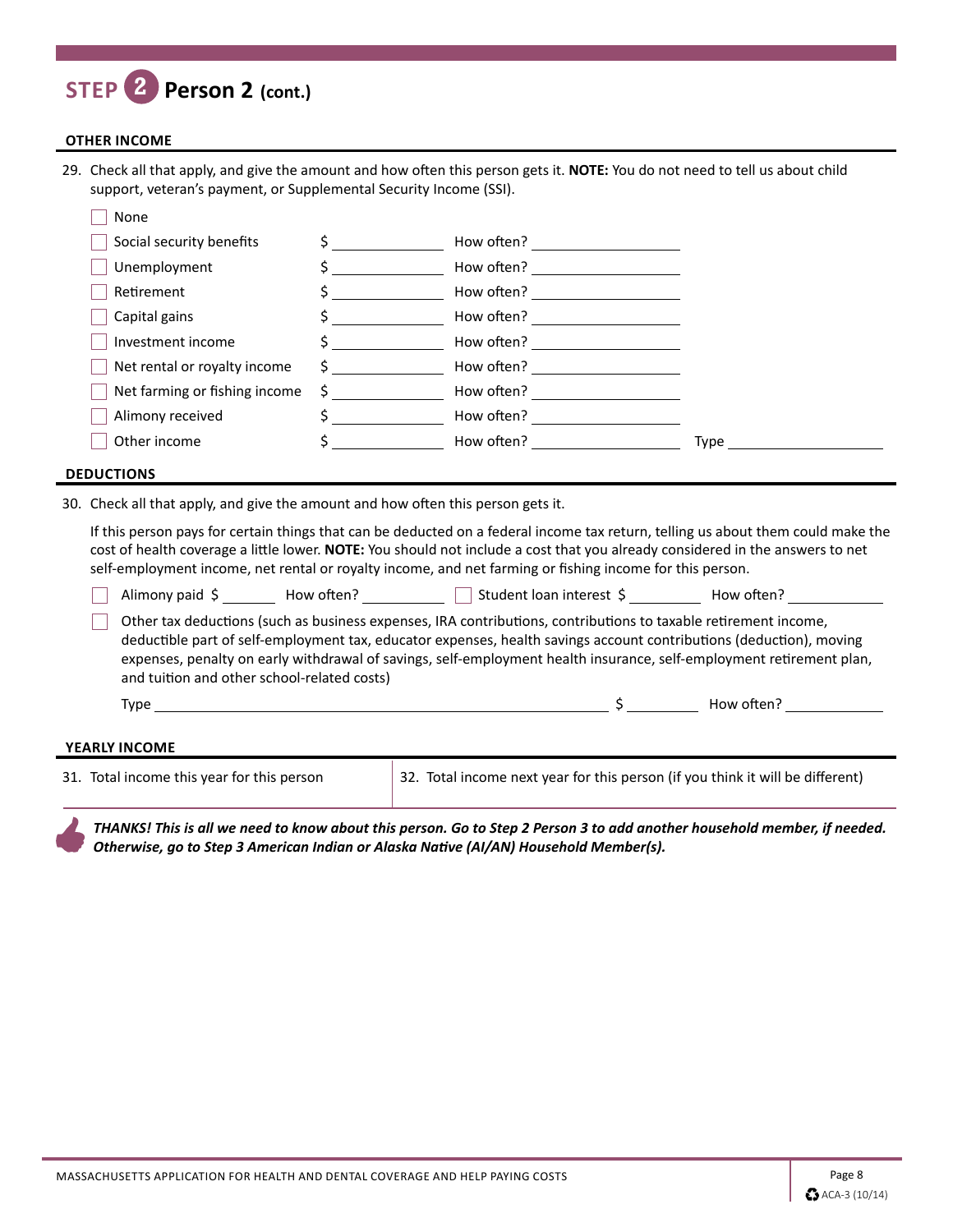## **STEP 2 Person 3 (if more than 3 People, this is Person )**

**If you have more than three people to include with this application, make a copy of blank information pages for Step 2 Person 3 BEFORE you fill them out. When filling out the additional pages please be sure to tell us how each person is related to each other person on the application. We need this information to determine eligibility.**

Complete Step 2 for each additional person in your household who lives with you and anyone on your same federal income tax return if you file one. See page 1 for more information about who to include. If you do not file a tax return, remember to still add household members who live with you.

| 1. | First name, middle name, last name, and suffix                                                                                                                                                                                                                                                                                                                                                                                                                       |                                                                                                                                                                                                                                              | 2. Relationship to Person 1 |  |  |  |  |
|----|----------------------------------------------------------------------------------------------------------------------------------------------------------------------------------------------------------------------------------------------------------------------------------------------------------------------------------------------------------------------------------------------------------------------------------------------------------------------|----------------------------------------------------------------------------------------------------------------------------------------------------------------------------------------------------------------------------------------------|-----------------------------|--|--|--|--|
|    | Does this person live with Person 1?                                                                                                                                                                                                                                                                                                                                                                                                                                 | If no, list address.<br><b>No</b><br>Yes                                                                                                                                                                                                     |                             |  |  |  |  |
|    | Relationship to Person 2                                                                                                                                                                                                                                                                                                                                                                                                                                             | 3. Date of birth (mm/dd/yyyy)                                                                                                                                                                                                                | 4. Sex<br>Male<br>Female    |  |  |  |  |
| 5. | for more information.                                                                                                                                                                                                                                                                                                                                                                                                                                                | We need a social security number for every person applying for health coverage who has one. Please see the Member Booklet                                                                                                                    |                             |  |  |  |  |
|    | Does this person have a social security number (SSN)?   Yes<br>∣No                                                                                                                                                                                                                                                                                                                                                                                                   |                                                                                                                                                                                                                                              |                             |  |  |  |  |
|    | If yes, give us the number (optional if not applying)                                                                                                                                                                                                                                                                                                                                                                                                                |                                                                                                                                                                                                                                              |                             |  |  |  |  |
|    | If no, check one of the reasons below.                                                                                                                                                                                                                                                                                                                                                                                                                               |                                                                                                                                                                                                                                              |                             |  |  |  |  |
|    | Just applied<br>Non-citizen exception                                                                                                                                                                                                                                                                                                                                                                                                                                | Religious exception                                                                                                                                                                                                                          |                             |  |  |  |  |
| 6. | with better coverage or lower costs.)                                                                                                                                                                                                                                                                                                                                                                                                                                | Is this person applying for health or dental coverage? (Even if this person has coverage, there might be a program                                                                                                                           |                             |  |  |  |  |
|    |                                                                                                                                                                                                                                                                                                                                                                                                                                                                      | Yes. If yes, answer all the questions below.                                                                                                                                                                                                 |                             |  |  |  |  |
|    | No. If no, go to Current Job and Income Information on page 11.                                                                                                                                                                                                                                                                                                                                                                                                      |                                                                                                                                                                                                                                              |                             |  |  |  |  |
| 7. | Is this person a Massachusetts resident? $\Box$ Yes<br>N <sub>0</sub>                                                                                                                                                                                                                                                                                                                                                                                                |                                                                                                                                                                                                                                              |                             |  |  |  |  |
|    | Does this person intend to reside in Massachusetts, even if he or she does not have a fixed address?<br>No<br>Yes<br>а.                                                                                                                                                                                                                                                                                                                                              |                                                                                                                                                                                                                                              |                             |  |  |  |  |
|    | b. Is this person temporarily living outside Massachusetts? $\Box$ Yes                                                                                                                                                                                                                                                                                                                                                                                               | No                                                                                                                                                                                                                                           |                             |  |  |  |  |
| 8. | paying for coverage through a tax credit or ConnectorCare plan.                                                                                                                                                                                                                                                                                                                                                                                                      | Does this person plan to file a federal income tax return NEXT YEAR? This person can still apply for health coverage<br>even if he or she does not file a federal income tax return. However, this person must file a tax return to get help |                             |  |  |  |  |
|    | Yes. If yes, please answer questions a-c.<br>No. If no, skip to question c.                                                                                                                                                                                                                                                                                                                                                                                          |                                                                                                                                                                                                                                              |                             |  |  |  |  |
|    | a. Will this person file jointly with a spouse?   Yes   No This person must file a joint federal tax return next year<br>to get a tax credit or ConnectorCare plan. If this person is a victim of domestic violence or is an abandoned spouse,<br>this person should indicate that he or she files taxes as "single" in order to be considered for a tax credit. This<br>person will only need to include himself or herself and any dependents on this application. |                                                                                                                                                                                                                                              |                             |  |  |  |  |
|    | <b>If yes,</b> list name of spouse.                                                                                                                                                                                                                                                                                                                                                                                                                                  |                                                                                                                                                                                                                                              |                             |  |  |  |  |
|    | b. Will this person claim any dependents on his or her tax return? Ves No This person must claim a personal<br>exemption deduction on his or her 2015 federal income tax return for any individual listed on this application as a<br>dependent who is enrolled in coverage through the Health Connector and whose premium for coverage is paid in whole or<br>in part by advance payments.                                                                          |                                                                                                                                                                                                                                              |                             |  |  |  |  |
|    | If yes, list name(s) of dependents.                                                                                                                                                                                                                                                                                                                                                                                                                                  |                                                                                                                                                                                                                                              |                             |  |  |  |  |
|    |                                                                                                                                                                                                                                                                                                                                                                                                                                                                      |                                                                                                                                                                                                                                              |                             |  |  |  |  |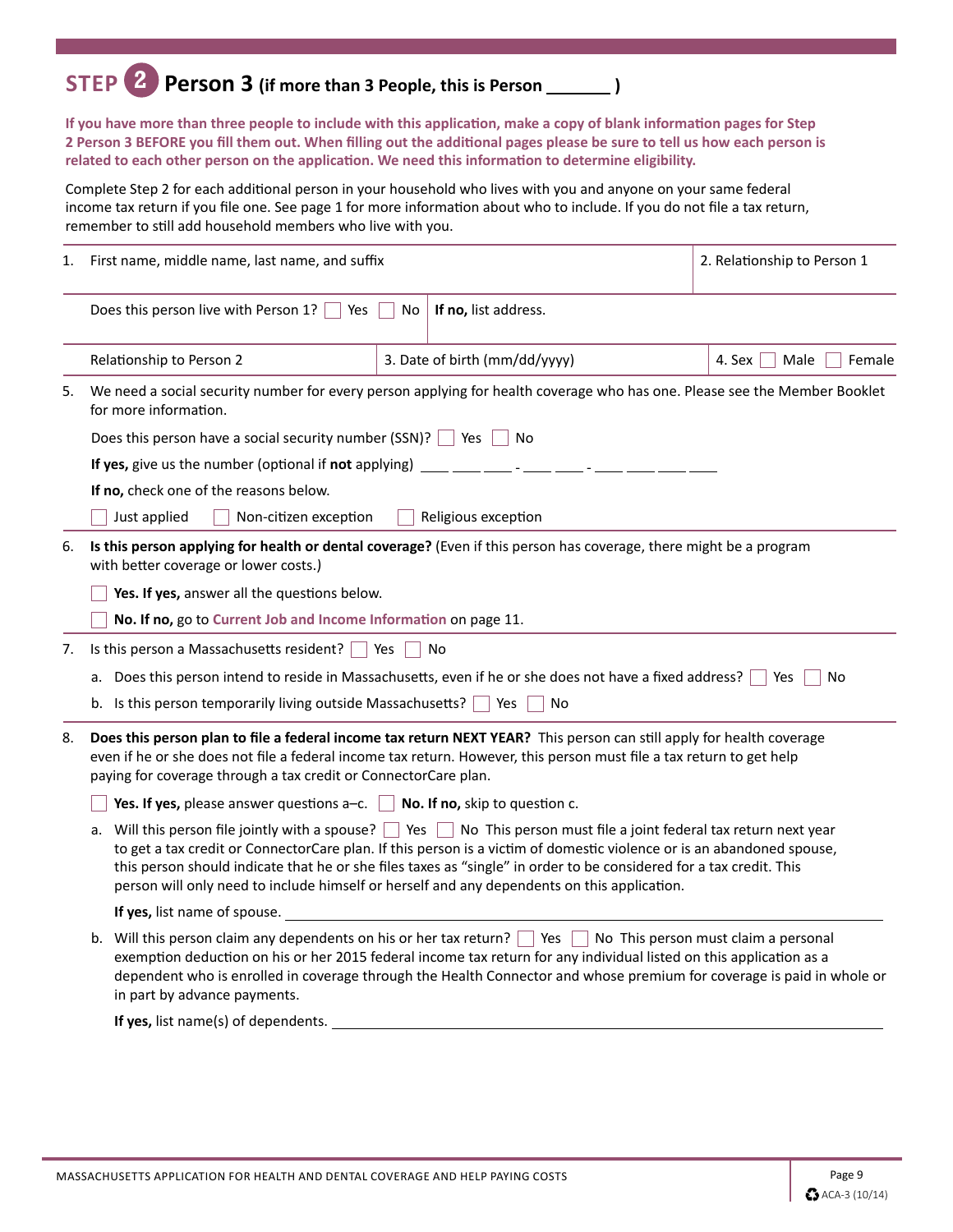## **STEP 2 Person 3 (if more than 3 People, this is Person ) (cont.)**

|                                                                                                                                                                                   |                                                                                                                                                                                                                          | else as a dependent on their 2015 federal income tax return, this may affect his or her ability to receive a premium tax<br>credit.                                                                                                                                               |  |  |
|-----------------------------------------------------------------------------------------------------------------------------------------------------------------------------------|--------------------------------------------------------------------------------------------------------------------------------------------------------------------------------------------------------------------------|-----------------------------------------------------------------------------------------------------------------------------------------------------------------------------------------------------------------------------------------------------------------------------------|--|--|
|                                                                                                                                                                                   |                                                                                                                                                                                                                          |                                                                                                                                                                                                                                                                                   |  |  |
|                                                                                                                                                                                   |                                                                                                                                                                                                                          |                                                                                                                                                                                                                                                                                   |  |  |
| 9.                                                                                                                                                                                |                                                                                                                                                                                                                          | Is this person a U.S. citizen or U.S. national? $\Box$ Yes $\Box$ No                                                                                                                                                                                                              |  |  |
|                                                                                                                                                                                   | If yes, is this person a naturalized citizen? $\Box$ Yes $\Box$ No Naturalization or citizenship number                                                                                                                  |                                                                                                                                                                                                                                                                                   |  |  |
|                                                                                                                                                                                   |                                                                                                                                                                                                                          | 10. If this person is a noncitizen does this person have an eligible immigration status? (See the Member Booklet or<br>MAhealthconnector.org for more information.) $\Box$ Yes $\Box$ No $\Box$ No response                                                                       |  |  |
|                                                                                                                                                                                   |                                                                                                                                                                                                                          | If no or no response, this person may get only one or more of the following: MassHealth Standard (if pregnant), MassHealth<br>Limited, the Children's Medical Security Plan (CMSP), or the Health Safety Net (HSN).                                                               |  |  |
|                                                                                                                                                                                   |                                                                                                                                                                                                                          | a. If yes, does this person have an immigration document? $\Box$ Yes $\Box$ No                                                                                                                                                                                                    |  |  |
|                                                                                                                                                                                   |                                                                                                                                                                                                                          | We will try to prove immigration status for this person. Please list all the immigration statuses and/or conditions that have<br>applied to this person since he or she entered the U.S. See the Member Booklet for more information about immigration<br>statuses and documents. |  |  |
|                                                                                                                                                                                   |                                                                                                                                                                                                                          |                                                                                                                                                                                                                                                                                   |  |  |
|                                                                                                                                                                                   |                                                                                                                                                                                                                          |                                                                                                                                                                                                                                                                                   |  |  |
|                                                                                                                                                                                   |                                                                                                                                                                                                                          |                                                                                                                                                                                                                                                                                   |  |  |
|                                                                                                                                                                                   |                                                                                                                                                                                                                          | * For battered persons, the status award date is the date the petition was approved as properly filed.                                                                                                                                                                            |  |  |
|                                                                                                                                                                                   | b.                                                                                                                                                                                                                       | Has this person lived in the U.S. since August 22, 1996? $\Box$ Yes $\Box$ No                                                                                                                                                                                                     |  |  |
| Did this person use the same name on this application that this person did to get his or her immigration status? $\Box$ Yes $\Box$<br>c.<br>If no, what name did this person use? |                                                                                                                                                                                                                          |                                                                                                                                                                                                                                                                                   |  |  |
|                                                                                                                                                                                   | First name, middle name, last name, and suffix _________________________________                                                                                                                                         |                                                                                                                                                                                                                                                                                   |  |  |
|                                                                                                                                                                                   |                                                                                                                                                                                                                          | Is this person or his or her spouse or parent an honorably discharged veteran<br>d.<br>or an active-duty member of the U.S. military? $\Box$ Yes $\Box$ No                                                                                                                        |  |  |
|                                                                                                                                                                                   |                                                                                                                                                                                                                          | 11. Does this person live with at least one child under the age of 19, and is this person the main person taking care of this child(ren)?                                                                                                                                         |  |  |
|                                                                                                                                                                                   |                                                                                                                                                                                                                          | $Yes \frown No \text{Name}(s) of child (ren)$                                                                                                                                                                                                                                     |  |  |
|                                                                                                                                                                                   | 12. Does this person have an injury, illness, or disability (including a disabling mental health condition) that has lasted or is<br>expected to last for at least 12 months? If legally blind, answer yes.<br>No<br>Yes |                                                                                                                                                                                                                                                                                   |  |  |
|                                                                                                                                                                                   | 13. Does this person have breast or cervical cancer? (Optional) $\Box$ Yes<br><b>No</b><br>MassHealth has special coverage rules for people who need treatment for breast or cervical cancer.                            |                                                                                                                                                                                                                                                                                   |  |  |
|                                                                                                                                                                                   |                                                                                                                                                                                                                          | 14. Is this person HIV positive? (Optional) $\Box$ Yes<br>No<br>MassHealth has special coverage rules for people who are HIV positive.                                                                                                                                            |  |  |
|                                                                                                                                                                                   |                                                                                                                                                                                                                          | 15. Is this person pregnant? Ses<br>  No                                                                                                                                                                                                                                          |  |  |
|                                                                                                                                                                                   | a. If yes, how many babies are expected during this pregnancy?                                                                                                                                                           |                                                                                                                                                                                                                                                                                   |  |  |
|                                                                                                                                                                                   |                                                                                                                                                                                                                          | b. What is this person's expected due date?                                                                                                                                                                                                                                       |  |  |
|                                                                                                                                                                                   |                                                                                                                                                                                                                          | 16. Was this person ever in foster care? [<br>Yes<br>No                                                                                                                                                                                                                           |  |  |
|                                                                                                                                                                                   |                                                                                                                                                                                                                          |                                                                                                                                                                                                                                                                                   |  |  |

í.

í.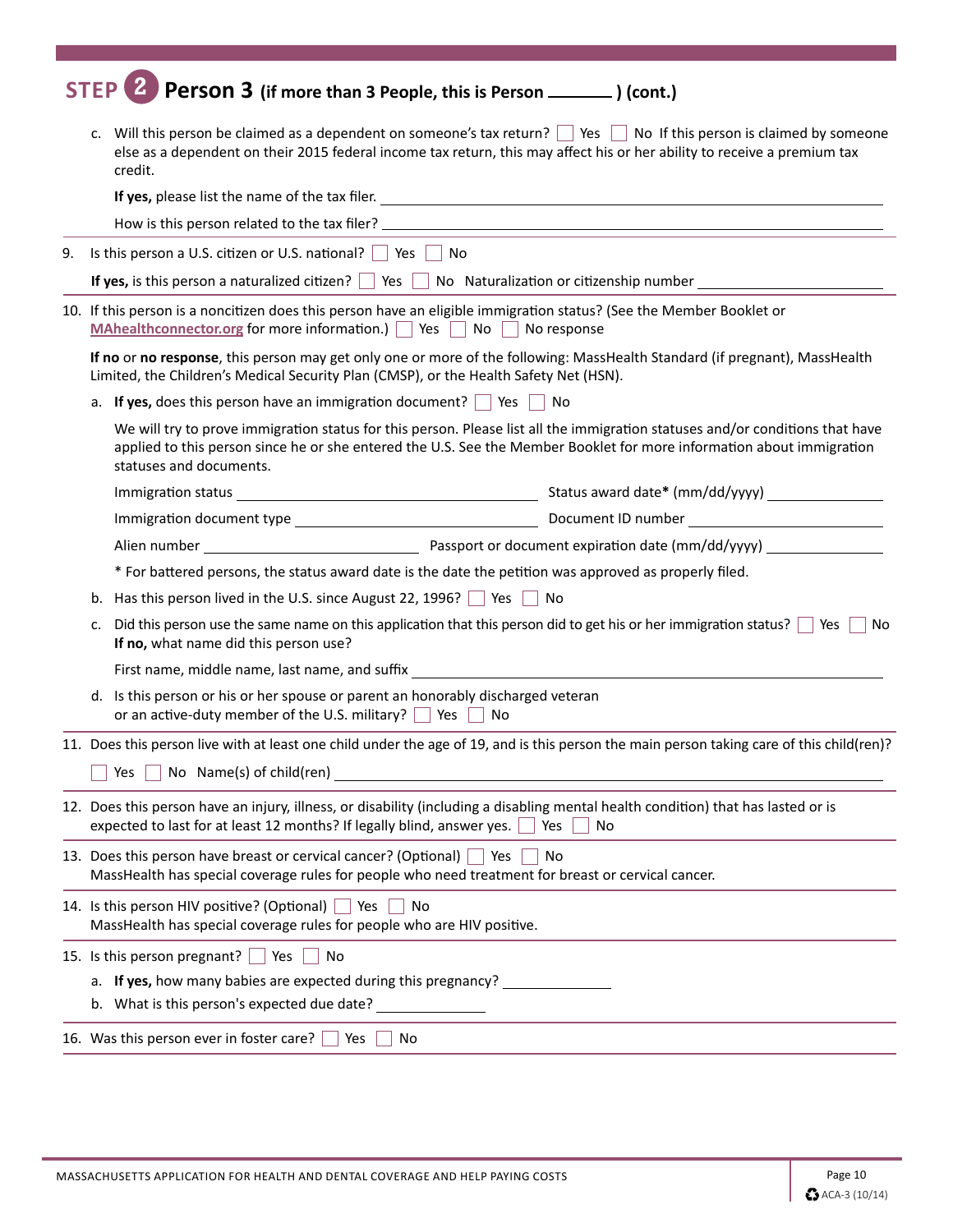| Person 3 (if more than 3 People, this is Person ________ ) (cont.)<br><b>STEP</b>                                                                                                                                                                                                                                                             |                                                                                                     |
|-----------------------------------------------------------------------------------------------------------------------------------------------------------------------------------------------------------------------------------------------------------------------------------------------------------------------------------------------|-----------------------------------------------------------------------------------------------------|
| 17. Race (optional-check all that apply.)                                                                                                                                                                                                                                                                                                     |                                                                                                     |
| Hispanic, Latino, or Spanish origin<br>Asian Indian<br><b>Black or African American</b><br>Cuban<br>Mexican, Mexican-American,<br>Chinese<br>or Chicano<br>Filipino<br>Puerto Rican<br>Guamanian or Chamorro<br>Other Hispanic/Latino/<br>Japanese<br><b>Spanish Spanish</b><br>Korean<br>American Indian or Alaska Native<br>Native Hawaiian | <b>Other Asian</b><br>Other Pacific Islander<br>Samoan<br>Vietnamese<br>White or Caucasian<br>Other |
| <b>Current Job and Income Information</b><br><b>Employed</b> (Go to question 18.)<br>Self-employed (Go to question 28.)<br><b>CURRENT JOB 1</b>                                                                                                                                                                                               | Not employed (Go to question 29.)                                                                   |
| 18. Employer name and address                                                                                                                                                                                                                                                                                                                 |                                                                                                     |
| 19. Wages/tips (before taxes)<br>Weekly<br>Every 2 weeks<br>Twice a month                                                                                                                                                                                                                                                                     | Monthly<br>Yearly \$                                                                                |
| 20. Average number of hours worked each WEEK                                                                                                                                                                                                                                                                                                  | 21. Is this job a sheltered workshop?<br>Yes<br>No                                                  |
| 22. Is this person seasonally employed? $\Box$ Yes $\Box$<br>No                                                                                                                                                                                                                                                                               |                                                                                                     |
| <b>CURRENT JOB 2</b> If this person has more jobs and needs more space, attach another sheet of paper.<br>23. Employer name and address                                                                                                                                                                                                       |                                                                                                     |
|                                                                                                                                                                                                                                                                                                                                               |                                                                                                     |
| 24. Wages/tips (before taxes)<br>  Weekly<br>Every 2 weeks<br>Twice a month                                                                                                                                                                                                                                                                   | Monthly<br>Yearly \$                                                                                |
| 25. Average number of hours worked each WEEK                                                                                                                                                                                                                                                                                                  | 26. Is this job a sheltered workshop?<br>No<br>Yes                                                  |
| 27. Is this person seasonally employed? $\Box$<br>Yes l<br>No                                                                                                                                                                                                                                                                                 |                                                                                                     |
| 28. If this person is self-employed, answer the following questions.                                                                                                                                                                                                                                                                          |                                                                                                     |
|                                                                                                                                                                                                                                                                                                                                               |                                                                                                     |
| b. How much net income (profits once business expenses are paid) will this person get from this<br>self-employment this month? \$                                                                                                                                                                                                             |                                                                                                     |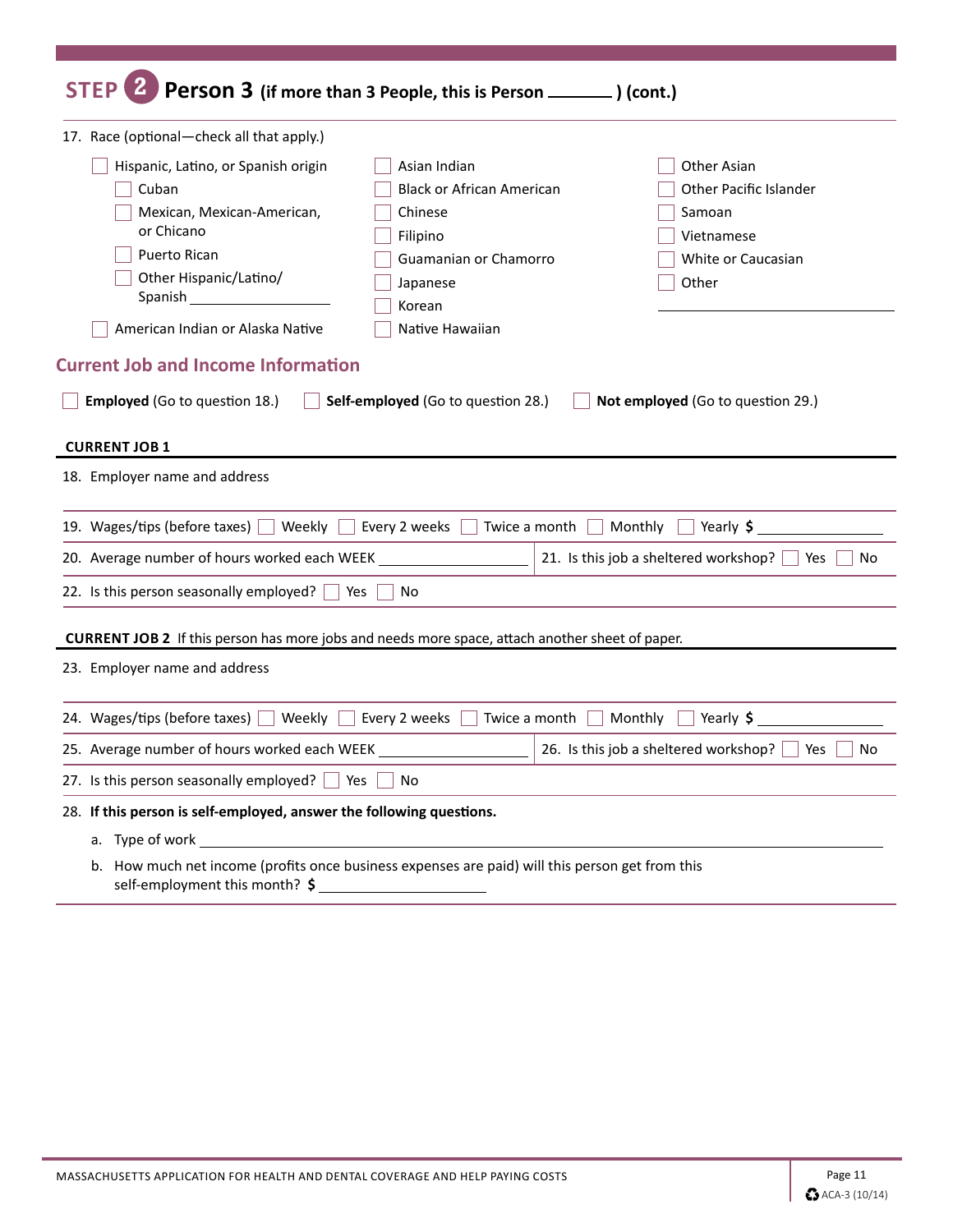### **STEP 2 Person 3 (if more than 3 People, this is Person ) (cont.)**

#### **OTHER INCOME**

29. Check all that apply, and give the amount and how often this person gets it. **NOTE:** You do not need to tell us about child support, veteran's payment, or Supplemental Security Income (SSI).

| None                          |                               |            |       |
|-------------------------------|-------------------------------|------------|-------|
| Social security benefits      |                               | How often? |       |
| Unemployment                  |                               | How often? |       |
| Retirement                    |                               | How often? |       |
| Capital gains                 |                               | How often? |       |
| Investment income             |                               | How often? |       |
| Net rental or royalty income  | $\mathsf{S}$ and $\mathsf{S}$ | How often? |       |
| Net farming or fishing income | S.                            | How often? |       |
| Alimony received              |                               | How often? |       |
| Other income                  |                               | How often? | Type. |

#### **DEDUCTIONS**

30. Check all that apply, and give the amount and how often this person gets it.

If this person pays for certain things that can be deducted on a federal income tax return, telling us about them could make the cost of health coverage a little lower. **NOTE:** You should not include a cost that you already considered in the answers to net self-employment income, net rental or royalty income, and net farming or fishing income for this person.

Alimony paid  $\zeta$  How often? Student loan interest  $\zeta$  How often?

 Other tax deductions (such as business expenses, IRA contributions, contributions to taxable retirement income, deductible part of self-employment tax, educator expenses, health savings account contributions (deduction), moving expenses, penalty on early withdrawal of savings, self-employment health insurance, self-employment retirement plan, and tuition and other school-related costs)

Type  $\zeta$  How often?

#### **YEARLY INCOME**

31. Total income this year for this person 32. Total income next year for this person (if you think it will be different)

*THANKS! This is all we need to know about this person. Please go to Step 3 American Indian or Alaska Native (AI/AN) Household Member(s).*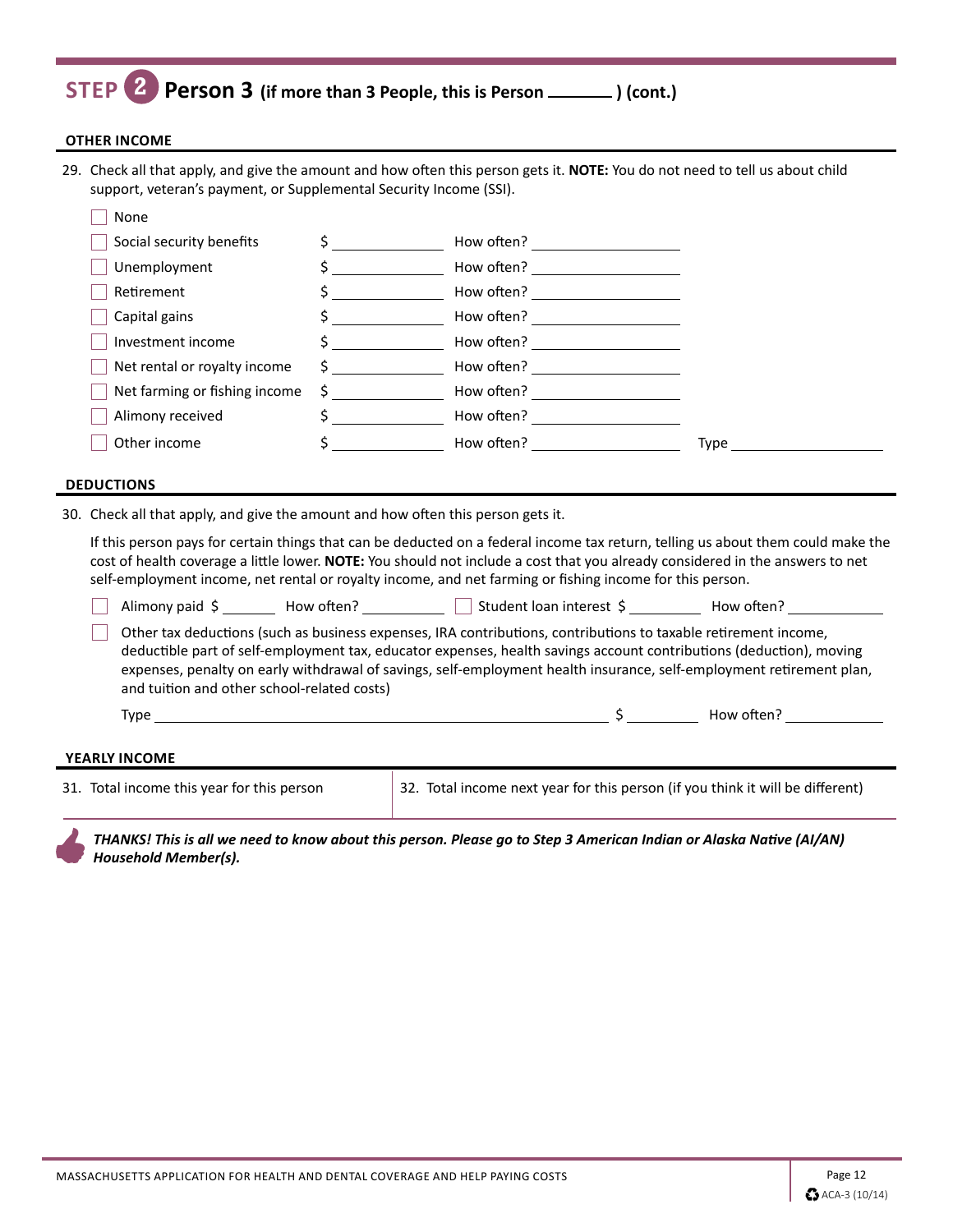## **STEP 3 American Indian or Alaska Native (AI/AN) Household Member(s)**

- 1. Are you or is anyone in your household an American Indian or Alaska Native?
	- **No. If No,** skip to Step 4.
	- **Yes. If yes,** go to Supplement B. Name(s) of person(s)

American Indians and Alaska Natives who enroll in health coverage can also get services from the Indian Health Services, tribal health programs, or urban Indian health programs. If you or any household members are American Indians or Alaska Natives, you may not have to pay premiums or copayments, and may get special monthly enrollment periods.

| 4 Your Household's Health Coverage<br><b>STEP</b>                                                                                                                                                                                                                |                                                                                                                                                                                      |  |
|------------------------------------------------------------------------------------------------------------------------------------------------------------------------------------------------------------------------------------------------------------------|--------------------------------------------------------------------------------------------------------------------------------------------------------------------------------------|--|
| Is anyone enrolled in health coverage now from the following?<br>Yes. If yes, check the type of coverage and write the person(s)' name(s) next to the coverage they have.<br>No.                                                                                 |                                                                                                                                                                                      |  |
|                                                                                                                                                                                                                                                                  |                                                                                                                                                                                      |  |
| TRICARE (Do not check if you have direct care<br>or Line of Duty.)                                                                                                                                                                                               |                                                                                                                                                                                      |  |
|                                                                                                                                                                                                                                                                  | Is this COBRA coverage? $\vert$ Yes $\vert$ No<br>Is this a retiree health plan? $\Box$ Yes<br>No<br>Is this a limited-benefit plan (like a school accident policy)?<br>Yes l<br>∣No |  |
| Is anyone listed on this application offered health coverage from a job?<br>2.<br>Yes. If yes, you will need to complete and include Supplement A.<br>Is this a state employee benefit plan? $\vert$ $\vert$ Yes $\vert$<br>No<br>No. If no, continue to Step 5. |                                                                                                                                                                                      |  |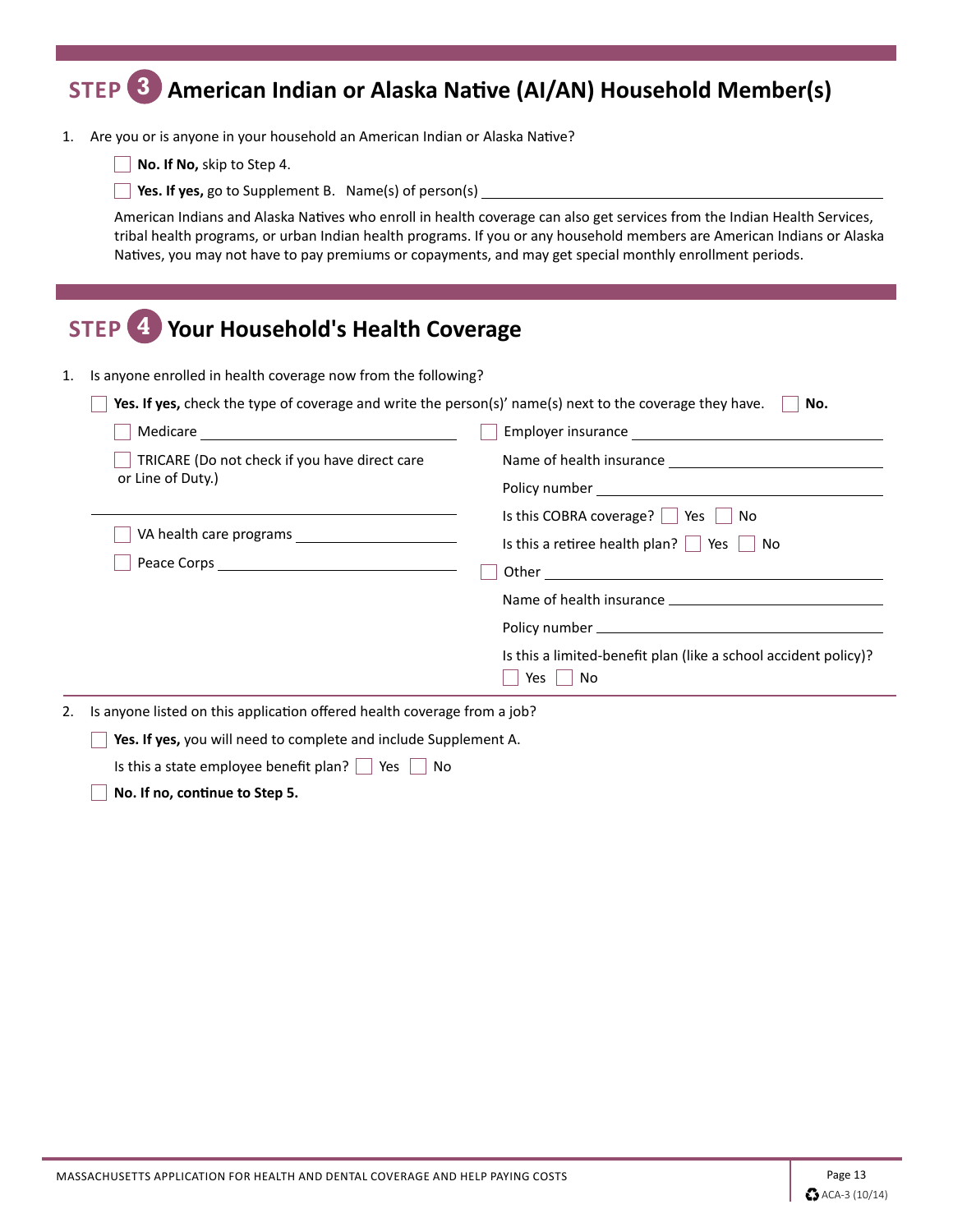## **STEP 5 Read and sign this application.**

On behalf of myself and all persons listed on this application, I understand, represent, and agree as follows.

- 1. MassHealth may require eligible persons to enroll in available employer-sponsored health insurance if that insurance meets the criteria for MassHealth payment of premium assistance.
- 2. Employers of eligible persons may be notified and billed in accordance with MassHealth regulations for any services that hospitals or community health centers provide to such persons that are paid for by the Health Safety Net.
- 3. Eligible persons may have to pay a premium for health coverage for themselves and others listed on this application. Failure to pay any premium due may result in the state deducting the amount owed from the tax refunds of responsible persons. If an eligible person is a certain American Indian or Alaska Native, such person may not have to pay premiums for MassHealth.
- 4. MassHealth has the right to pursue and get money from third parties who may be obligated to pay for health services provided to eligible persons enrolled in MassHealth programs. Such third parties may include other health insurers, spouses, or parents obligated to pay for medical support, or individuals obligated to pay under accident settlements. Eligible persons must cooperate with MassHealth in establishing third-party support and obtaining third-party payments for themselves and anyone whose rights they can legally assign. Eligible persons may be exempted from this obligation if they believe and tell MassHealth that cooperation could result in harm to them or anyone whose rights they can legally assign.
- 5. A parent and/or guardian of minor children must agree to cooperate with state efforts to collect medical support from an absent parent unless they believe and tell MassHealth that cooperation will harm the children or the parent or guardian.
- 6. Eligible persons who are injured in an accident, or in some other way, and get money from a third party because of that accident or injury must use that money to repay MassHealth or the Health Safety Net for certain services provided.
- 7. Eligible persons must tell MassHealth or the Health Safety Net, in writing, within 10 calendar days, or as soon as possible, about any insurance claims or lawsuits filed because of an accident or injury.
- 8. The status of this application may be shared with a hospital, community health center, other medical provider, or federal or state agencies when necessary for treatment, payment, operations, or the administration of the programs listed above.
- 9. To the extent permitted by law, MassHealth may place a lien against any real estate owned by eligible persons or in which eligible persons have a legal interest. If MassHealth puts a lien against such property and it is sold, money from the sale of that property may be used to repay MassHealth for medical services provided.
- 10. To the extent permitted by law, for any eligible person age 55 or older, or any eligible person for whom MassHealth helps pay for care in a nursing home, MassHealth may seek money from the eligible person's estate after death.
- 11. MassHealth, the Health Connector, and the Health Safety Net will obtain from eligible persons' current and former employers and health insurers all information about health insurance coverage for such persons. This includes, but is not limited to, information about policies, premiums, coinsurance, deductibles, and covered benefits that are, may be, or should have been available to such persons or members of their household.
- 12. MassHealth, the Health Connector, and the Health Safety Net may get records or data about persons listed on this application from federal and state data sources and programs, such as the Social Security Administration, the Internal Revenue Service, the Department of Homeland Security, the Department of Revenue, and the Registry of Motor Vehicles, as well as private data sources, 1) to prove any information given on this application and any supplements, or other information given once a person becomes a member, 2) to document medical services claimed or provided to such persons, and 3) to support continued eligibility.
- 13. To make it easier to determine my eligibility for help paying for health coverage in future years, I agree to allow the Health Connector to use income data, including information from tax returns for the next coverage year (2016). The Health Connector will send me a notice, let me make changes, and I can opt out at any time. I understand that if I am eligible for an Advance Premium Tax Credit (APTC) and/or Reduced Copays and Deductibles these payments will be made directly to my selected insurance carrier(s). Acceptance of APTC and/or Reduced Copays and Deductibles may impact my 2015 tax liability. I will be given the option to apply all, some, or none of any APTC amount I may be eligible for to my monthly premium.
- 14. In connection with the eligibility and enrollment process, MassHealth, the Health Connector, and the Health Safety Net may send notices that contain personal information about persons listed on this application to other persons on this application, or otherwise communicate such information to such persons.
- 15. Under federal law, discrimination is not permitted on the basis of race, color, national origin, sex, age, sexual orientation, gender identity, or disability. I can file a complaint of discrimination by going to **www.hhs.gov/ocr/office/file**.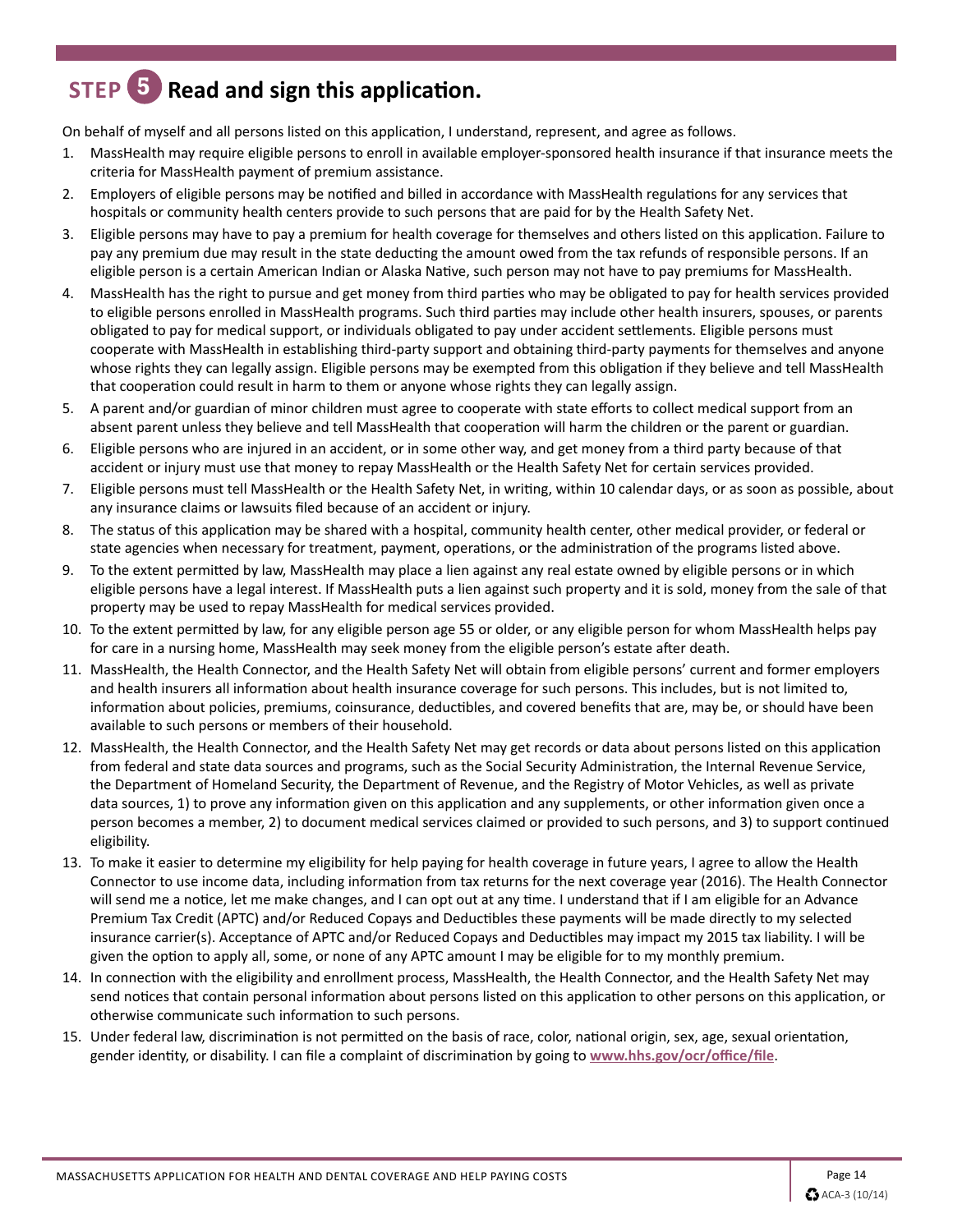## **STEP 5 Read and sign this application. (cont.)**

16. Eligible persons must tell the health care program(s) in which they enroll about any changes in their or their household's income or employment, household size, health insurance coverage, health insurance premiums, and immigration status, or about changes in any other information on this application and any supplements to it within 10 calendar days of learning of the change. Eligible persons can make changes by calling **1-888-665-9993** (TTY: 1-888-665-9997 for people who are deaf, hard of hearing, or speech disabled). A change in information could affect eligibility for such persons or for persons in their household.

**You can also report changes in any of the following ways.** • Sign on to your account at **MAhealthconnector.org**. You can create an online account if you do not already have one.

• Send the change information to **Health Insurance Processing Center P.O. Box 4405 Taunton, MA 02780**.

- Fax the change information to **617-887-8770**.
- 17. No one applying for health coverage on this application is in prison or in jail except as set forth below. If someone applying for health coverage is in prison or in jail, write their name below and check Yes or No.

 $\overline{\phantom{a}}$  is in prison or jail. Is this person awaiting trial?  $\Box$  Yes  $\Box$  No

#### **I AGREE TO THE FOLLOWING STATEMENTS.**

- I have read or have had read to me the information on this application, including any supplements and instruction pages, and I understand that the Member Booklet contains important information.
- I have permission from all persons listed on this application (or their parent or other legally authorized representative) to submit this application and to act on their behalf to complete this application and any ongoing or subsequent eligibility process and activity, including, for example:
	- providing personal information about them, including health, health coverage, and income information, seeing such information as may be provided by the Health Connector, MassHealth, and the Health Safety Net, and providing consent on their behalf to the use and disclosure of their information as described in this application;
	- making choices about coverage options and methods of communication with the Health Connector, MassHealth, and the Health Safety Net;
	- making changes to the application or related eligibility documents and providing information about any change in their circumstances; and
	- providing consent on their behalf to use government and private sources to verify information as described in this application.
- I understand my rights and responsibilities and the rights and responsibilities of all persons listed on this application as explained in this Step 5.
- I have told or will tell all such persons (or their parent or legally authorized representative, if applicable) about these rights and responsibilities so they understand them.
- I understand and agree that MassHealth, the Health Safety Net, and the Health Connector will treat electronic, faxed, or copies of signatures with the same force and effect as an original signature(s).
- The information I have supplied is correct and complete to the best of my knowledge about myself and other persons listed on this application.
- I may be subject to penalties under federal law if I intentionally provide false or untrue information.

### **Sign this application.**

By signing this application below, I hereby certify under the pains and penalties of perjury that the submissions and statements I have made in this application are true and complete to the best of my knowledge, and I agree to accept and comply with the above rights and responsibilities.

**Important:** If you are submitting this application as an authorized representative, you must submit an **Authorized Representative Designation Form** (**Supplement C** on page 19) to us or have a form on record for us to process this application.

| Signature of Person 1 or authorized representative | Print name | Date |
|----------------------------------------------------|------------|------|
|                                                    |            |      |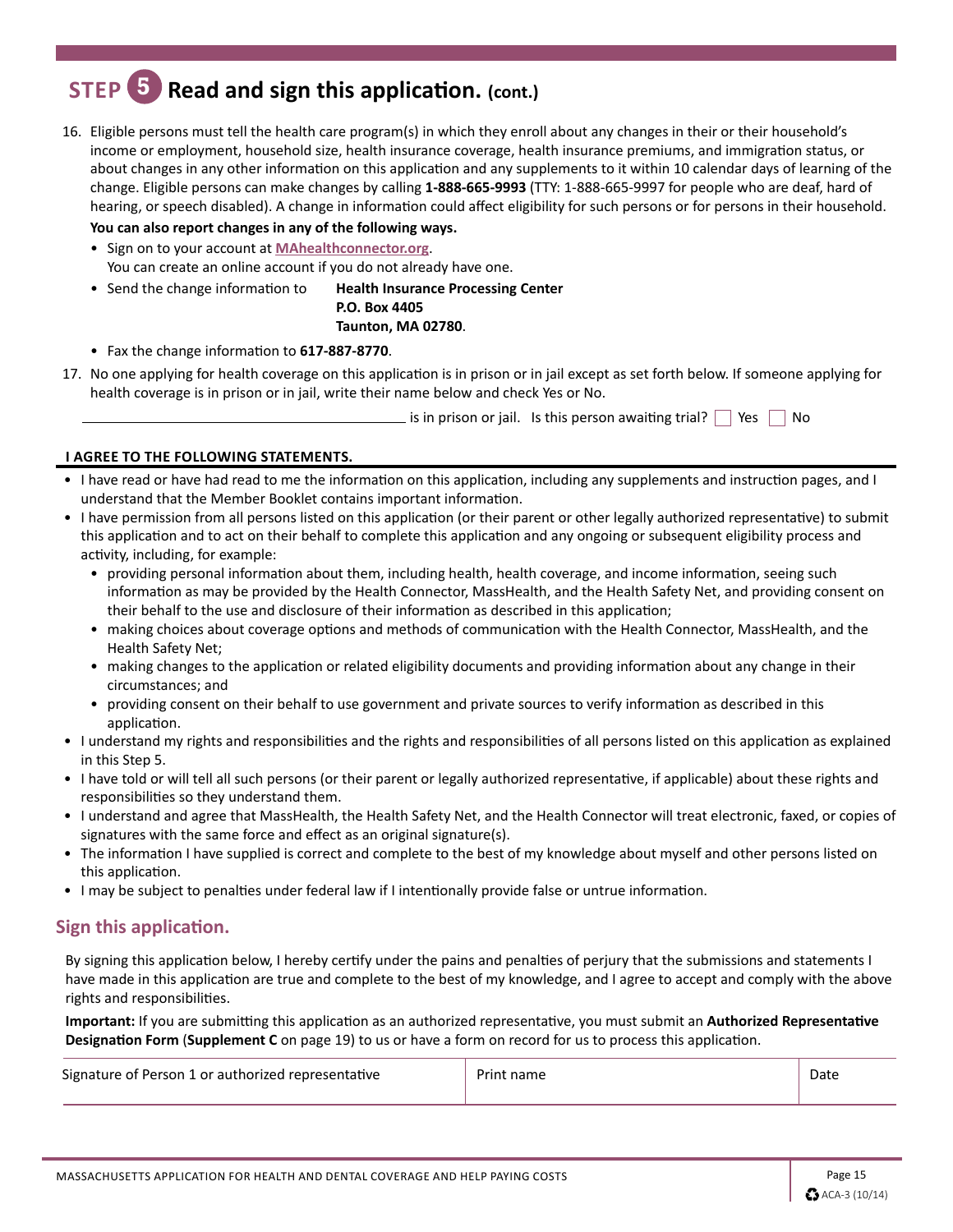## **STEP 5 Read and sign this application. (cont.)**

### **For enrollment assisters only**

Complete this section if you are an enrollment assister and filling out this application for someone else. Navigators must fill out a Navigator Designation Form if you have not done so already. Certified Application Counselors must fill out a Certified Application Counselor Designation Form if you have not done so already.

| Date (mm/dd/yyyy)                             | Navigator<br>Check one | <b>Certified Application Counselor</b> |
|-----------------------------------------------|------------------------|----------------------------------------|
| First name, middle name, last name and suffix |                        |                                        |
| Organization name                             |                        | Organization identification number     |
|                                               |                        |                                        |

## **STEP 6 Send us your completed application.**

Mail your signed application to:

**Health Insurance Processing Center PO Box 4405 Taunton, MA 02780; or**

Fax to:

#### **617-887-8770**

#### **Voter Registration**

The form to register to vote is included with this application or can be found at **www.sec.state.ma.us**. More information on how to register to vote can also be found at **www.sec.state.ma.us**. If you have any questions about the voter registration process, or if you need help filling out the form, please visit a local MassHealth Enrollment Center or call the MassHealth Customer Services Center at **1-800-841-2900** (TTY: 1-800-497-4648 for people who are deaf, hard of hearing, or speech disabled).

Applying to register or declining to register to vote will not affect the amount of assistance that you will be provided by this agency. If you would like help in filling out the voter registration application form, we will help you. The decision to seek or accept help is yours. You may fill out the application form in private.

If you believe that someone has interfered with your right to register or to decline to register to vote, with your right to privacy in deciding to register or in applying to register to vote, or with your right to choose your own political party or other political preference, you may file a complaint with:

**Secretary of the Commonwealth, Elections Division One Ashburton Place Room 1705 Boston, MA 02108**

**Tel: 617-727-2828 or 1-800-462-8683.**

If you or anyone else in your application are not registered to vote where you live now, would you like to apply to register to vote today?  $\Box$  Yes  $\Box$  No

IF YOU DO NOT CHECK EITHER BOX, YOU WILL BE CONSIDERED TO HAVE DECIDED NOT TO REGISTER TO VOTE AT THIS TIME.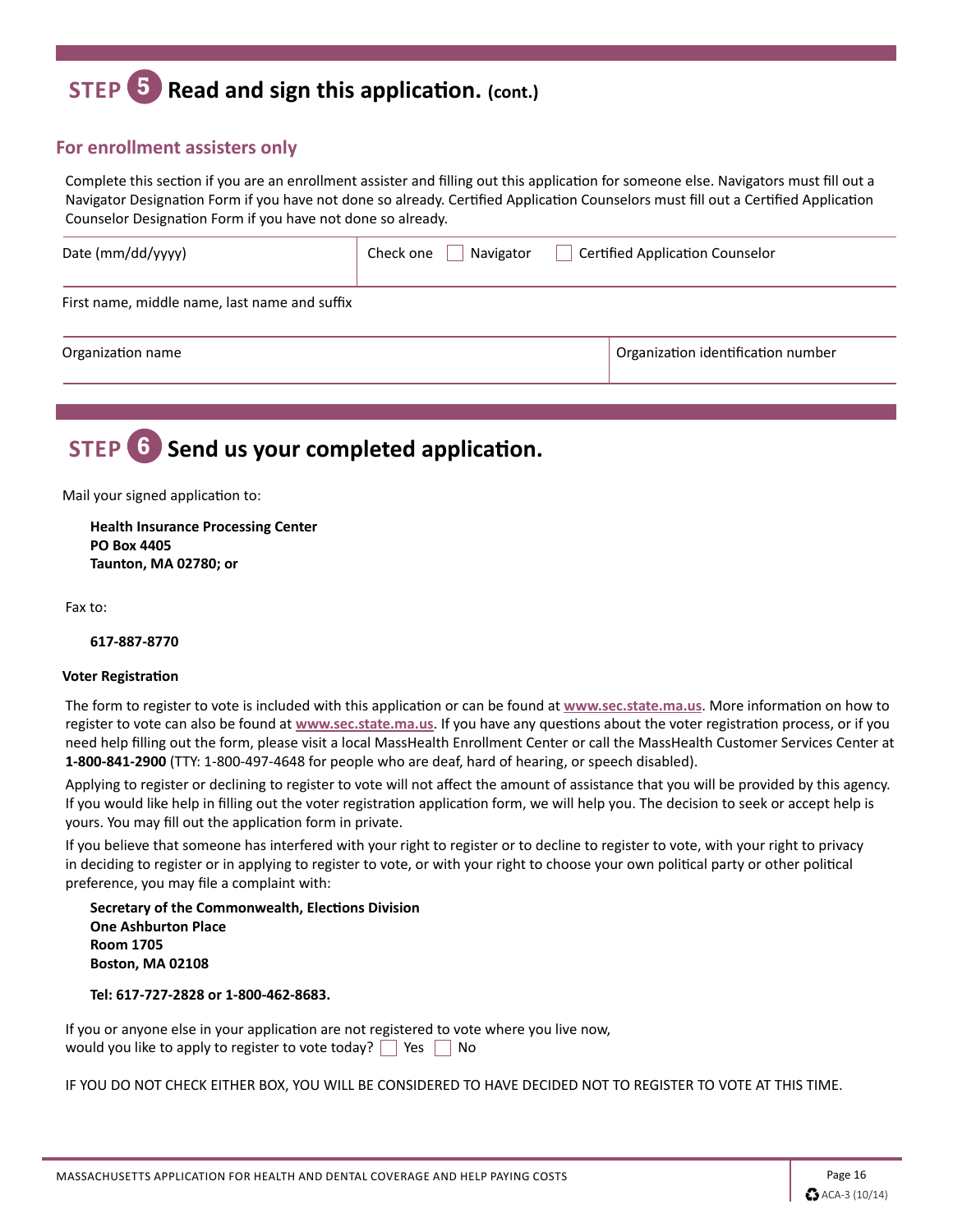

You DO NOT need to answer these questions unless someone in the household is eligible for health coverage from a job. Attach a copy of this page for each job that offers coverage.

### **Tell us about the job that offers coverage.**

|    | <b>EMPLOYEE INFORMATION</b>                                                                        |                                                                                                                                                                                                                                                                                                                                                                                |
|----|----------------------------------------------------------------------------------------------------|--------------------------------------------------------------------------------------------------------------------------------------------------------------------------------------------------------------------------------------------------------------------------------------------------------------------------------------------------------------------------------|
|    | Employee name (first, middle, last)                                                                | 2. Employee social security number                                                                                                                                                                                                                                                                                                                                             |
|    | <b>EMPLOYER INFORMATION</b>                                                                        |                                                                                                                                                                                                                                                                                                                                                                                |
|    | 3. Employer name                                                                                   | 4. Employer identification number (if known)                                                                                                                                                                                                                                                                                                                                   |
| 5. | Employer address                                                                                   | 6. Employer phone number                                                                                                                                                                                                                                                                                                                                                       |
|    | 7. City                                                                                            | 8. State<br>9. ZIP code                                                                                                                                                                                                                                                                                                                                                        |
|    | 10. Who can we contact about employee heath coverage at this job?                                  |                                                                                                                                                                                                                                                                                                                                                                                |
|    | 11. Phone number (if different from above)                                                         | 12. E-mail address                                                                                                                                                                                                                                                                                                                                                             |
|    | <b>Yes</b> (continue) $\vert \cdot \vert$ <b>No</b> (Stop here and skip the rest of Supplement A.) | a. If this person is in a waiting or probationary period, when can this person enroll in coverage? (mm/dd/yyyy)                                                                                                                                                                                                                                                                |
|    |                                                                                                    | List the names of anyone else on this application who is eligible for coverage from this job.                                                                                                                                                                                                                                                                                  |
|    |                                                                                                    |                                                                                                                                                                                                                                                                                                                                                                                |
|    | Tell us about the health plan offered by this employer.                                            |                                                                                                                                                                                                                                                                                                                                                                                |
|    | 14. Does the employer offer a health plan that meets the minimum value standard*? $\Box$ Yes       | No                                                                                                                                                                                                                                                                                                                                                                             |
|    |                                                                                                    | 15. For the lowest-cost plan that meets the minimum value standard* offered only to the employee (do not include family plans):<br>If the employer has wellness programs, provide the premium that the employee would pay if he or she received the maximum<br>discount for any tobacco cessation programs and did not receive any other discounts based on wellness programs. |
|    | a. How much would the employee have to pay in premiums for this plan? \$                           |                                                                                                                                                                                                                                                                                                                                                                                |
|    | b. How often? $ $<br>  Weekly     Every 2 weeks     Twice a month                                  | Once a month<br>Quarterly<br>Yearly                                                                                                                                                                                                                                                                                                                                            |
|    | 16. What change will the employer make for the new plan year (if known)?                           |                                                                                                                                                                                                                                                                                                                                                                                |
|    | Employer will not offer health coverage.                                                           |                                                                                                                                                                                                                                                                                                                                                                                |
|    | question 15.)                                                                                      | Employer will start offering health coverage to employees or change the premium for the lowest-cost plan available only to<br>the employee that meets the minimum value standard.* (Premium should reflect the discount for wellness programs. See                                                                                                                             |
|    | a. How much would the employee have to pay in premiums for this plan? \$                           |                                                                                                                                                                                                                                                                                                                                                                                |
|    | b. How often? Weekly Every 2 weeks Turkice a month Once a month Quarterly                          | Yearly                                                                                                                                                                                                                                                                                                                                                                         |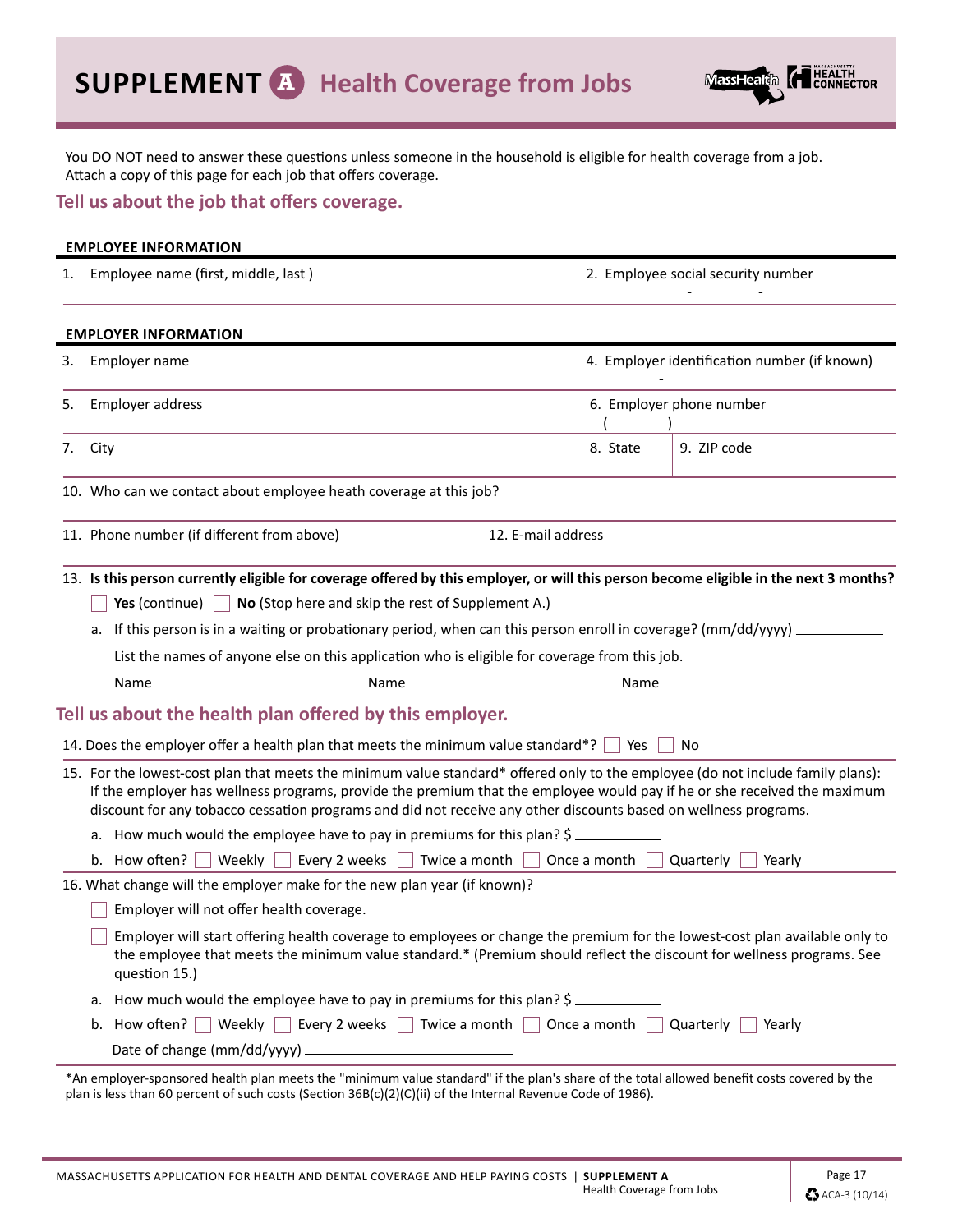

Complete this supplement if you or a household member are an American Indian or Alaska Native.

### **Tell us about your American Indian or Alaska Native household member(s).**

American Indians and Alaska Natives can get services from the Indian Health Services, tribal health programs, or urban Indian health programs. They also may not have to pay cost sharing and may get special monthly enrollment periods. Answer the following questions to make sure your household gets the most help possible.

r.

**AI/AN Person 2**

**NOTE:** If you have more people to include, make a copy of this page and attach.

### **AI/AN Person 1**

| 1. | Name (first, middle, last)                                                                                                                                                                                                           | 1. | Name (first, middle, last)                                                                                                                                                                                              |
|----|--------------------------------------------------------------------------------------------------------------------------------------------------------------------------------------------------------------------------------------|----|-------------------------------------------------------------------------------------------------------------------------------------------------------------------------------------------------------------------------|
| 2. | Member of a federally recognized tribe?                                                                                                                                                                                              | 2. | Member of a federally recognized tribe?                                                                                                                                                                                 |
|    | Yes $ $<br>No                                                                                                                                                                                                                        |    | Yes<br>No                                                                                                                                                                                                               |
|    | If yes, tribe name and state affiliation                                                                                                                                                                                             |    | If yes, tribe name and state affiliation                                                                                                                                                                                |
| 3. | Has this person ever gotten a service from the Indian<br>Health Service, a tribal health program, or urban Indian<br>health program, or through a referral from one of these<br>programs?                                            | 3. | Has this person ever gotten a service from the Indian<br>Health Service, a tribal health program, or urban Indian<br>health program, or through a referral from one of these<br>programs?                               |
|    | Yes<br>No                                                                                                                                                                                                                            |    | Yes<br>No                                                                                                                                                                                                               |
|    | If no, is this person eligible to get services from the<br>Indian Health Service, tribal health programs, or urban<br>Indian health programs, or through a referral from one<br>of these programs?                                   |    | If no, is this person eligible to get services from the<br>Indian Health Service, tribal health programs, or urban<br>Indian health programs, or through a referral from one<br>of these programs?                      |
|    | $Yes \mid No$                                                                                                                                                                                                                        |    | <b>No</b><br>Yes                                                                                                                                                                                                        |
| 4. | Certain money received may not be counted for<br>MassHealth. List any income (amount and how often)<br>reported on your application that includes money from                                                                         |    | 4. Certain money received may not be counted for<br>MassHealth. List any income (amount and how often)<br>reported on your application that includes money from                                                         |
|    | Per capita payments from a tribe that come from<br>natural resources, usage rights, leases, or royalties;                                                                                                                            |    | Per capita payments from a tribe that come from<br>natural resources, usage rights, leases, or royalties;                                                                                                               |
|    | Payments from natural resources, farming, ranching,<br>$\bullet$<br>fishing, leases, or royalties from land designated<br>as Indian trust land by the Department of Interior<br>(including reservations and former reservations); or |    | Payments from natural resources, farming, ranching,<br>fishing, leases, or royalties from land designated<br>as Indian trust land by the Department of Interior<br>(including reservations and former reservations); or |
|    | Money from selling things that have cultural<br>significance.                                                                                                                                                                        |    | Money from selling things that have cultural<br>significance.                                                                                                                                                           |
|    | How often?<br>\$                                                                                                                                                                                                                     |    | How often?                                                                                                                                                                                                              |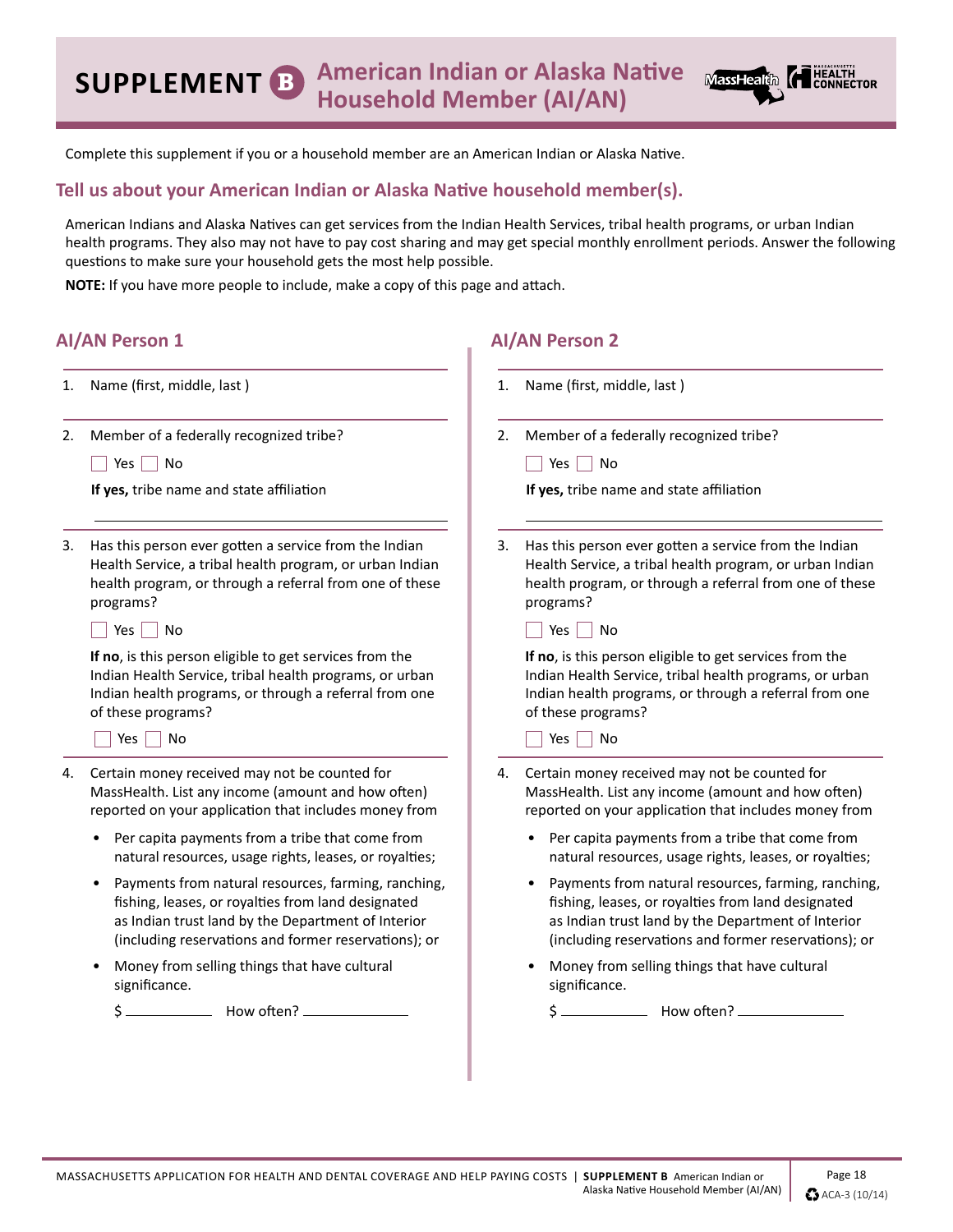**SUPPLEMENT C Authorized Representative Designation Form**



You can submit this form if you would like to designate an authorized representative to act on your behalf. If an authorized representative signed your application for you, or if you are an authorized representative applying on behalf of someone else, you **MUST** submit this form for the application to be processed.

You do not need to fill out this form if you live in an institution and want copies of eligibility notices sent to you and to your spouse who still lives at home. We will do that automatically.

**NOTE**: An authorized representative has the authority to act on an applicant's or member's behalf in all matters with MassHealth and the Health Connector, and will receive personal information about the applicant or member until we receive a cancellation notice terminating their authority. Their authority will not automatically terminate once we process your application.

### **You can choose someone to help you.**

You may choose an authorized representative to help you get health care coverage through programs offered by MassHealth and the Health Connector. You can do this by filling out this form (the Authorized Representative Designation Form) or a sufficiently similar designation document. You or a representative can sign for yourself and for any of your dependent children under the age of 18 for whom you are the custodial parent. **You are not required to have a representative in order to apply for or receive benefits.**

### **Who can help me?**

- 1. An authorized representative can be a friend, family member, relative, or other person or organization of your choosing who agrees to help you. It is up to you to choose an authorized representative if you want one. Neither MassHealth nor the Health Connector will choose an authorized representative for you. You must designate in writing (fill out Section I, Part A) the person or organization who you want to be your authorized representative. Your authorized representative must also fill out Section I, Part B.
- 2. If, because of a mental or physical condition, you cannot designate an authorized representative in writing, a person (not an organization) who is acting responsibly on your behalf can be your authorized representative if that person certifies, by filling out Section II, that you are not able to provide a written designation, and that he or she is acting responsibly on your behalf.
- 3. An authorized representative can also be someone who has been appointed by law to act on your behalf. This person must fill out Section III and either you or this person must submit to us, together with this form, a copy of the applicable legal document stating that this person is lawfully representing you.
- 4. A person appointed by law to act on behalf of the estate of an applicant or member who has died can also serve as an authorized representative by following the instructions above. An authorized representative under Section III may be a legal guardian, conservator, holder of power of attorney, or health care proxy, or, if the applicant or member has died, the estate's administrator or executor. What this person is authorized to do for you or for the applicant or member's estate will depend on the wording of the legal appointment.

### **What can an authorized representative do?**

An authorized representative may

- fill out your application or eligibility review forms;
- fill out other MassHealth or Health Connector eligibility or enrollment forms;
- give proof of information reported on these forms;
- report changes in income, address, or other circumstances;
- get copies of all of your MassHealth and Health Connector eligibility and enrollment notices; and
- act on your behalf in all other matters with MassHealth and the Health Connector.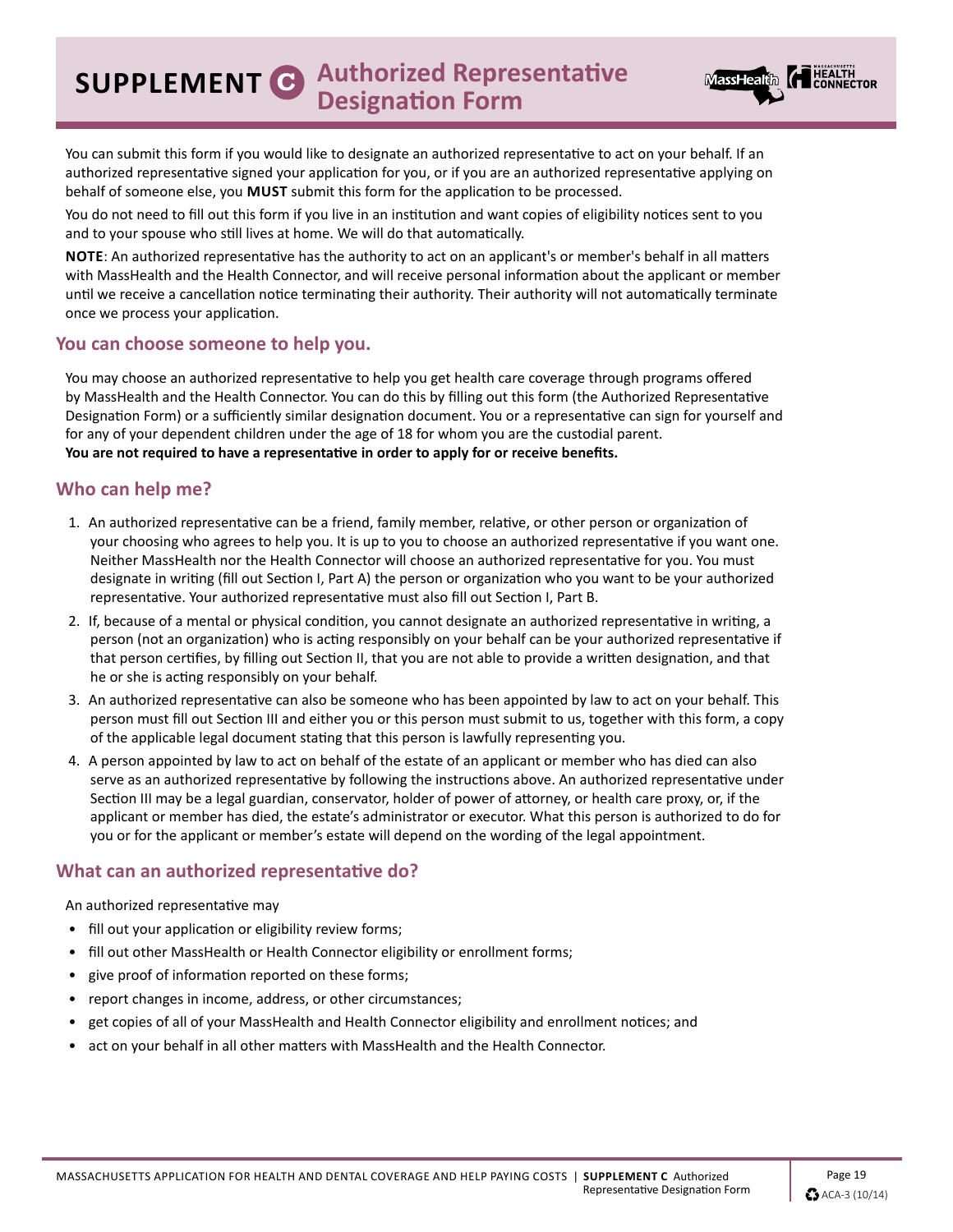### **How does an authorized representative designation end?**

If you decide that you no longer want a **Section I** or **Section II** authorized representative, you must notify us at the time you want the designation to end by doing the following.

• Mailing a letter notifying us that the designation has ended to

**Health Insurance Processing Center P. O. Box 4405 Taunton, MA 02780;**

- Faxing a letter notifying us that the designation has ended to **(617) 887-8770**; or
- Calling us at **1-800-841-2900** (TTY: 1-800-497-4648 for people who are deaf, hard of hearing, or speech disabled).

If you mail or fax this notice to us, the notice must include your name, address, and date of birth, the name of your authorized representative, a statement that the designation has ended and your signature or, if you cannot provide written notice, the signature of someone acting on your behalf (in the case of a Section II authorized representative only).

In addition, if your authorized representative notifies us that such person or organization is no longer acting on your behalf, we will no longer recognize the person or organization as your authorized representative.

A **Section III** authorized representative's designation ends when his or her legal appointment ends. The authorized representative must notify us as instructed above.

In addition, an authorized representative's designation for a minor child ends on the child's  $18<sup>th</sup>$  birthday.

### **How do I submit this form?**

If you are applying for health benefits, send your filled-out Authorized Representative Designation Form to us with your application.

If you are already getting benefits, you must submit the form to us at the time you want to designate an authorized representative by doing the following.

• Mailing your form to

**Health Insurance Processing Center P. O. Box 4405 Taunton, MA 02780;**

- Faxing your form to **(617) 887-8770**; or
- Calling us at **1-800-841-2900** (TTY: 1-800-497-4648 for people who are deaf, hard of hearing, or speech disabled).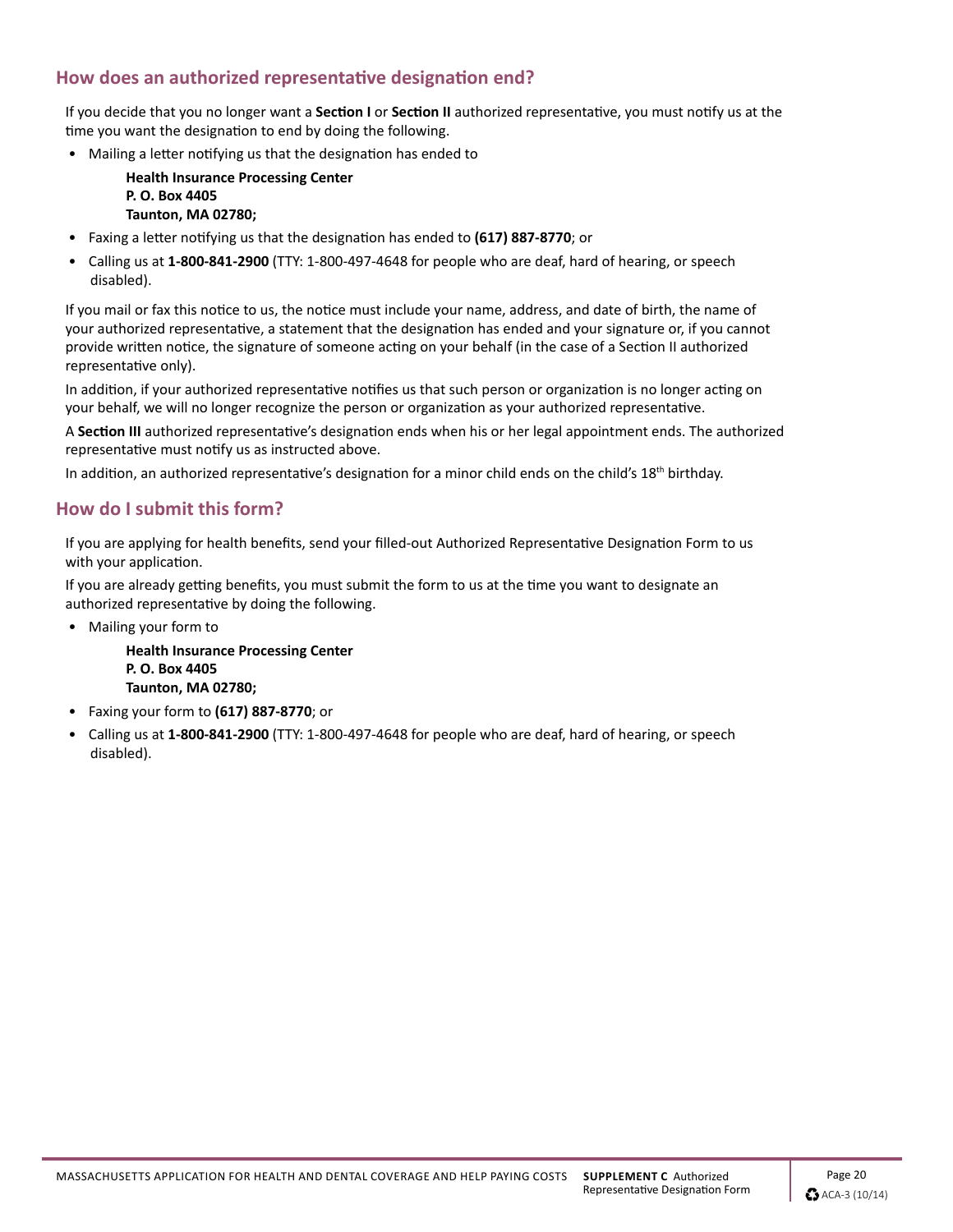## **SECTION 1 Authorized Representative Designation**

**(if applicant or member is able to sign)**

### **Part A—to be filled out by applicant or member. Please print, except for signature.**

#### **Please note:** Your social security number (SSN) is required if one has been issued.

| Applicant's/Member's Name  | SSN (if you have one)<br>$\overline{\phantom{0}}$ |
|----------------------------|---------------------------------------------------|
| Date of birth (mm/dd/yyyy) | Applicant's/Member's e-mail address               |

I certify that I have chosen the following person or organization to be the authorized representative for myself and any dependent children under the age of 18 for whom I am the custodial parent and that I understand the duties and responsibilities this person or organization will have (as explained earlier in this form).

| Applicant's/Member's signature   | Date                                     |
|----------------------------------|------------------------------------------|
| Authorized representative's name | Authorized representative's phone number |

Authorized representative's address (mailing address, city, state, zip)

### **Part B—to be filled out by authorized representative. Please print, except for signature.**

#### **B1. COMPLETE IF AUTHORIZED REPRESENTATIVE IS A PERSON.**

I certify that I will at all times maintain the confidentiality of any information regarding the applicant or member set forth above and, if applicable, the dependent children of such applicant or member, that is provided to me by MassHealth or the Health Connector.

If I am also a provider, staff member, or volunteer affiliated with an organization, and am acting in my capacity as a provider, staff member, or volunteer in connection with my designation as an authorized representative, I certify that I will at all times adhere to all applicable state and federal laws and regulations regarding confidentiality of information and conflicts of interest including those set forth at 42 C.F.R. part 431, subpart F, 42 C.F.R. § 447.10 and 45 C.F.R. § 155.260(f).

| Authorized representative's signature    | Date                                       |
|------------------------------------------|--------------------------------------------|
| Authorized representative's printed name | Authorized representative's e-mail address |

#### **B2. COMPLETE IF AUTHORIZED REPRESENTATIVE IS AN ORGANIZATION.**

I certify, on behalf of the organization set forth below, that such organization will at all times maintain the confidentiality of any information regarding the applicant or member set forth above and, if applicable, the dependent children of such applicant or member, that is provided to the organization by MassHealth or the Health Connector.

I, the provider, staff member, or volunteer of the organization set forth below, completing this form, certify on behalf of myself and on behalf of the organization I represent, that any providers, staff members, or volunteers acting on behalf of the organization in connection with this authorized representative designation will at all times adhere to all applicable state and federal laws and regulations regarding confidentiality of information, and conflicts of interest, including those set forth at 42 C.F.R. part 431, subpart F, 42 C.F.R. § 447.10 and 45 C.F.R. § 155.260(f).

| Signature of provider, staff member, or volunteer completing form    | Date                                        |
|----------------------------------------------------------------------|---------------------------------------------|
| Printed name of provider, staff member, or volunteer completing form |                                             |
| E-mail of provider, staff member, or volunteer completing form       | Authorized representative organization name |